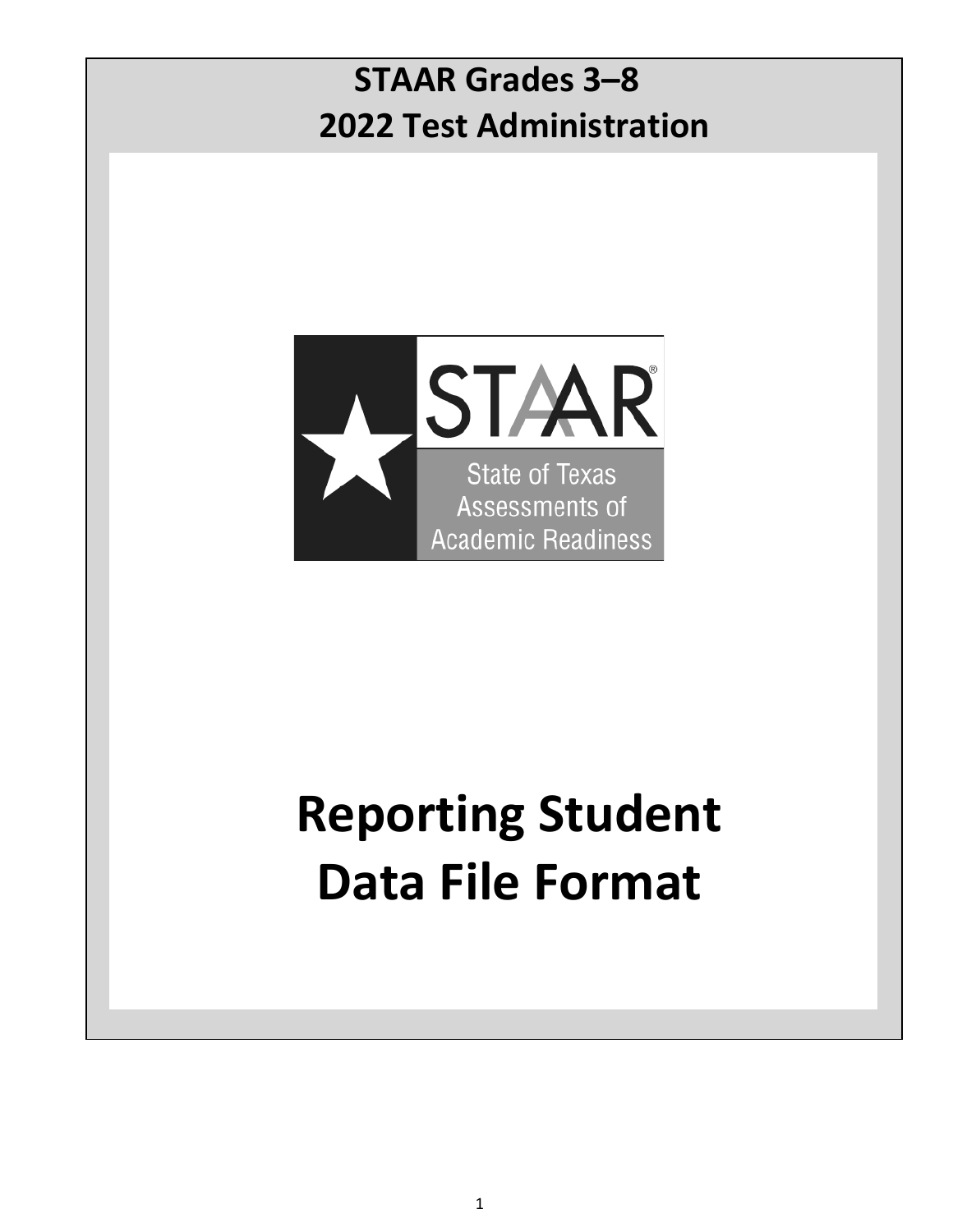### **Overview**

- 1. **EMERGENT BILINGUAL INDICATOR CODE** replaces LEP indicator as field name. (Position 107).
	- a. The descriptions for the Emergent Bilingual Indicator code values have been updated.
- 2. **DISCREPANCY INDICATOR** Formerly, *Record Update Indicator*, has been moved to the end of the file in position 3371 – and is a unique value for each subject.
- 3. **CLASS GROUP NAME**  has been removed (Previously position 167).
- 4. **TEXAS UNIQUE STUDENT ID** This will be the TSDS ID and is required for all students and begins at position 191.
- 5. **AGENCY USE CODES** fields are in separate, unique fields for Agency Use Codes A, B, C, D and E, in each subject, (Beginning at position 221)
- 6. **AUTO TEXT TO SPEECH** The new accommodation has been added for each subject, beginning at position 286.
- 7. **WRITING SUBJECT INFORMATION** This section is now blank. (Position 1101)
- 8. **REPORTING CATEGORY SCORES**  Will be reported in unique, 2-character fields. Reading: Beginning at position 401; Math: Beginning at position 751; Social Studies: Beginning at position 1501; Science: Beginning at position 1901.
- 9. **CURRENT YEAR HISTORY INFORMATION SECTION** The section is blank in positions 2251 2500.
- 10. **MAY AND JUNE RETEST ADMINISTRATION** These sections are blank in positions 2561 2620 and 2681 -2740,
- 11. **TX UNIQUE STAFF ID** These fields are blank from positions 3011 3060
- 12. **PIEMS CRISIS CODE** This field has been moved beginning in position 3136. Now includes up to three crisis codes. The length for each crisis code has been increased to three (3) characters.
- 13. **REFERENCE**  A new section header to identify CAI vendor specific identifiers.
- 14. **TEST RESULT ID**  replaces Document Number as field name. The result ID will be a 9-digit unique value for each subject. (Beginning in Position 3145)
- 15. **OPPORTUNITY KEY** This is a unique key indicating the student's test opportunity for the applicable assessment and can serve as a reference with CAI. A unique opportunity will be presented for each subject. (Beginning in Position 3187).
- 16. **NON-PARTICIPANT ONLINE REFUSAL** A new field for each subject indicating when a STAAR Assessment was not started but for whom a score code has been entered. (Beginning in Position 3367)
- 17. **ASSESSMENT SUBJECT AND SCORING INFORMATION**  Subject information and Reporting Category Tables have been moved to pages 23 – 24.

**NOTE:** The data will be provided in a fixed-length text file format (no header) in the layout defined.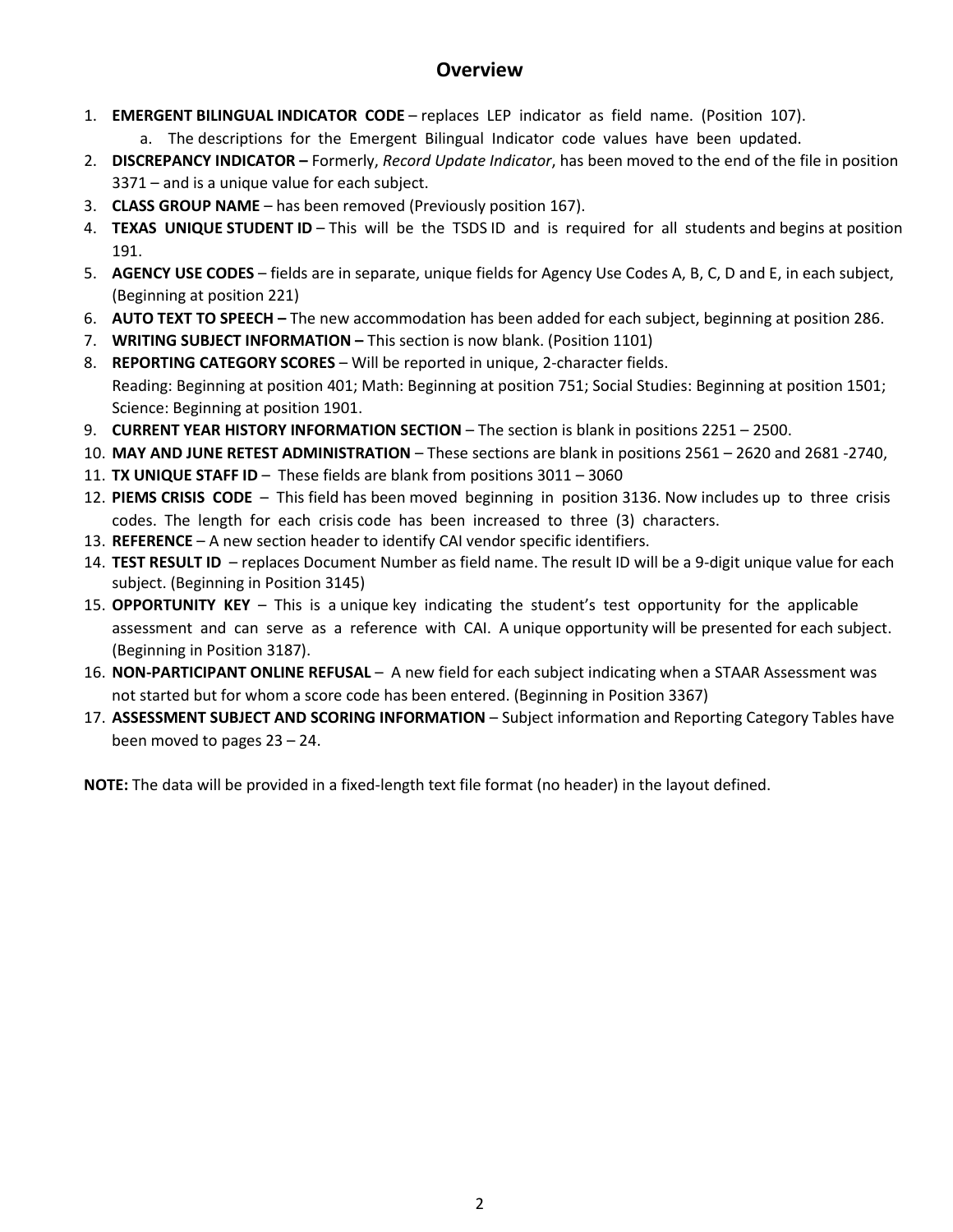## **Texas Statewide Assessments 2021-2022 Layout for Individual Student Reporting Data Files – STAAR Grades 3–8**

| <b>Start</b>   | End            | <b>Field</b><br><b>Length</b> | <b>Field Title</b>                                         | <b>Note</b>                                                                                                                                                                                                                       |
|----------------|----------------|-------------------------------|------------------------------------------------------------|-----------------------------------------------------------------------------------------------------------------------------------------------------------------------------------------------------------------------------------|
|                |                |                               | <b>Administration and Student</b><br><b>ID Information</b> |                                                                                                                                                                                                                                   |
| $\mathbf{1}$   | $\overline{4}$ | 4                             | <b>Administration Date</b>                                 | $0522 = May 2022$                                                                                                                                                                                                                 |
| 5              | 6              | $\overline{2}$                | Grade-Level-Tested                                         | 03, 04, 05, 06, 07, 08                                                                                                                                                                                                            |
| $\overline{7}$ | 8              | $\overline{2}$                | <b>ESC Region Number</b>                                   |                                                                                                                                                                                                                                   |
| $\overline{9}$ | 17             | 9                             | County-District-Campus Number                              |                                                                                                                                                                                                                                   |
| 18             | 32             | 15                            | District-Name                                              |                                                                                                                                                                                                                                   |
| 33             | 47             | 15                            | Campus-Name                                                |                                                                                                                                                                                                                                   |
| 48             | 62             | 15                            | Last-Name                                                  |                                                                                                                                                                                                                                   |
| 63             | 72             | 10                            | First-Name                                                 |                                                                                                                                                                                                                                   |
| 73             | 73             | $\mathbf{1}$                  | Middle Initial                                             |                                                                                                                                                                                                                                   |
| 74             | 82             | 9                             | Student-ID                                                 | PEIMS ID                                                                                                                                                                                                                          |
| 83             | 83             | $\mathbf{1}$                  | Sex-Code                                                   | $M = Male$<br>$F =$ Female                                                                                                                                                                                                        |
| 84             | 91             | 8                             | Date-of-birth                                              | MMDDYYYY                                                                                                                                                                                                                          |
| 92             | 92             | $\mathbf{1}$                  | <b>Blank</b>                                               |                                                                                                                                                                                                                                   |
|                |                |                               | <b>Demographic Information</b>                             |                                                                                                                                                                                                                                   |
| 93             | 93             | $\mathbf{1}$                  | Hispanic-Latino-Code                                       | Student has been identified as Hispanic or Latino.<br>$1 = Yes$<br>$0 = No$                                                                                                                                                       |
| 94             | 94             | $\mathbf{1}$                  | American Indian-Alaska-Native-<br>Code                     | Student has been identified as American Indian or Alaska Native.<br>$1 = Yes$<br>$0 = No$                                                                                                                                         |
| 95             | 95             | $\mathbf{1}$                  | Asian-Code                                                 | Student has been identified as Asian.<br>$1 = Yes$<br>$0 = No$                                                                                                                                                                    |
| 96             | 96             | 1                             | <b>Black-African American Code</b>                         | Student has been identified as Black or African American.<br>$1 = Yes$<br>$0 = No$                                                                                                                                                |
| 97             | 97             | $\mathbf{1}$                  | Native-Hawaiian-Pacific-Islander-<br>Code                  | Student has been identified as Native Hawaiian or Other Pacific Islander.<br>$1 = Yes$<br>$0 = No$                                                                                                                                |
| 98             | 98             | $\mathbf{1}$                  | White Code                                                 | Student has been identified as White.<br>$1 = Yes$<br>$0 = No$                                                                                                                                                                    |
| 99             | 99             | $\mathbf{1}$                  | <b>Ethnicity/Race Reporting Category</b>                   | H = Hispanic/Latino<br>I = American Indian or Alaska Native<br>$A = Asian$<br>B = Black or African American<br>P = Native Hawaiian or Pacific Islander<br>$W = White$<br>$T = Two$ or more races<br>$N = No$ information provided |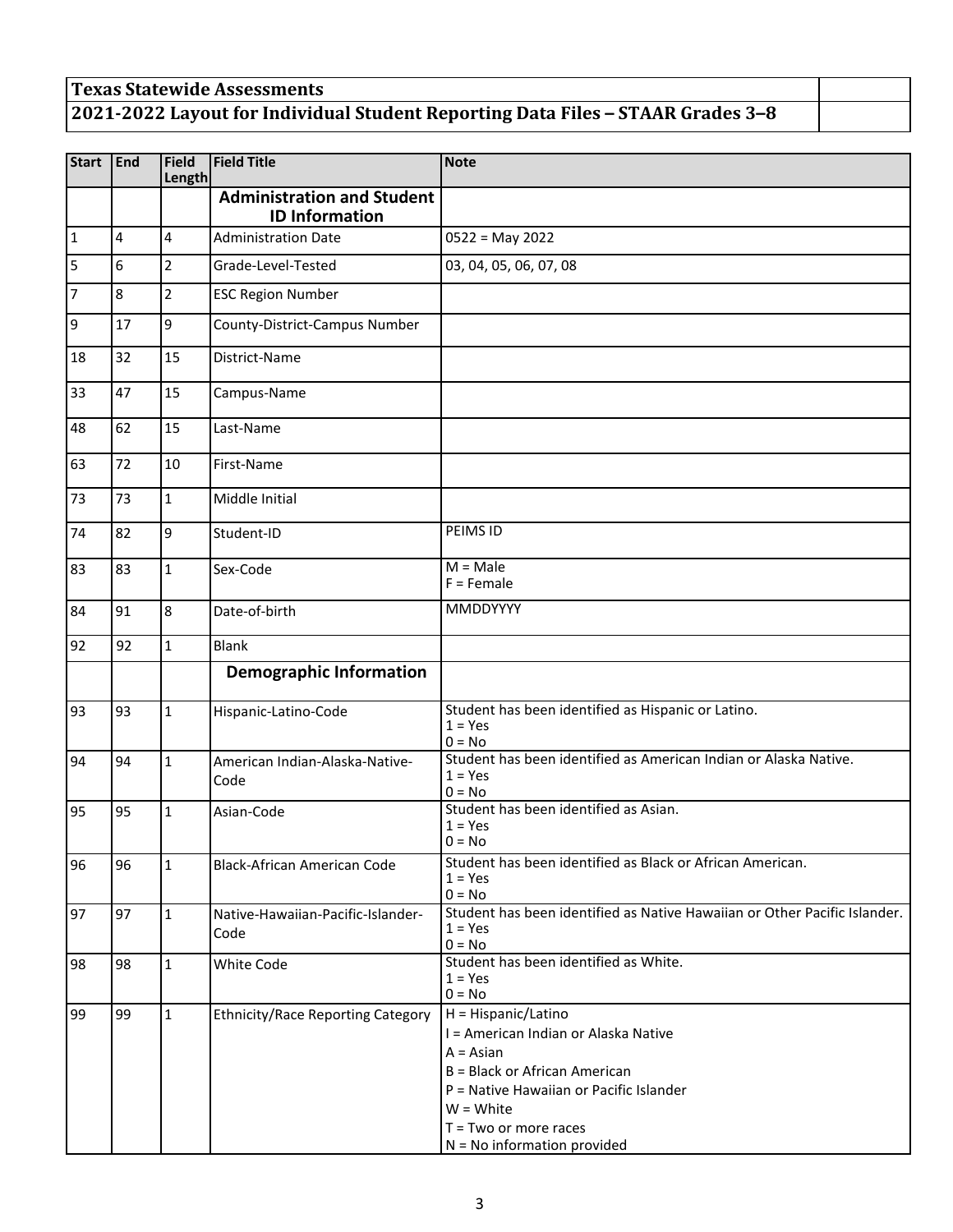| <b>Start</b> | End | Field<br><b>Length</b> | <b>Field Title</b>                | <b>Note</b>                                                                                                                                                                                                                                                                                                                                                                                                                                                                                          |
|--------------|-----|------------------------|-----------------------------------|------------------------------------------------------------------------------------------------------------------------------------------------------------------------------------------------------------------------------------------------------------------------------------------------------------------------------------------------------------------------------------------------------------------------------------------------------------------------------------------------------|
| 100          | 100 | $\mathbf{1}$           | Economic-Disadvantage-Code        | 1 = Eligible for free meals under the National School Lunch and Child<br><b>Nutrition Program</b><br>2 = Eligible for reduced-price meals under the National School Lunch and<br>Child Nutrition Program<br>9 = Other economic disadvantage<br>0 = Not identified as economically disadvantaged                                                                                                                                                                                                      |
| 101          | 101 | $\mathbf{1}$           | Title-I-Part-A-Indicator-Code     | $6 =$ Student attends campus with schoolwide program,<br>7 = Student participates in program at targeted assistance school,<br>8 = Student is previous participant in program at targeted assistance<br>school (not a current participant),<br>9 = Student does not attend a Title I, Part A school but receives Title I,<br>Part A services because the student is homeless,<br>$0 =$ Student does not currently participate in and has not previously<br>participated in program at current campus |
| 102          | 102 | $\mathbf{1}$           | Migrant-Indicator-Code            | Student has been identified as a migrant student.<br>$1 = Yes$<br>$0 = No$                                                                                                                                                                                                                                                                                                                                                                                                                           |
| 103          | 106 | 4                      | <b>Blank</b>                      |                                                                                                                                                                                                                                                                                                                                                                                                                                                                                                      |
| 107          | 107 | $\mathbf{1}$           | Emergent Bilingual Indicator Code | C - Identified as Emergent Bilingual (EB)/English learner (EL)<br>F - Monitored 1st Year (M1), reclassified from EB/EL<br>S - Monitored 2nd Year (M2), reclassified from EB/EL<br>T - Monitored 3rd Year (M3), reclassified from EB/EL<br>R - Monitored 4th Year (M4), reclassified from EB/EL<br>E - Former EB/EL (Post Monitoring)<br>0 - Non-Emergent Bilingual (Non-EB)/Non-English learner (Non-EL)                                                                                             |
| 108          | 108 | $\mathbf{1}$           | <b>Bilingual-Indicator Code</b>   | 2 = Transitional bilingual/early exit<br>3 = Transitional bilingual/late exit<br>4 = Dual language immersion/two-way<br>5 = Dual language immersion/one-way<br>0 = Student is not participating in a state-approved full bilingual program                                                                                                                                                                                                                                                           |
| 109          | 109 | $\mathbf{1}$           | ESL-Indicator-Code                | $2 = ESL/content-based,$<br>$3 = ESL/pull-out,$<br>0 = Student is not participating in a state-approved ESL program                                                                                                                                                                                                                                                                                                                                                                                  |
| 110          | 110 | $\mathbf 1$            | Blank                             |                                                                                                                                                                                                                                                                                                                                                                                                                                                                                                      |
| 111          | 111 | 1                      | Special-Ed-Indicator-Code         | 1 = Student is participating in a special education program<br>$0 =$ Student is not participating in a special education program                                                                                                                                                                                                                                                                                                                                                                     |
| 112          | 116 | 5                      | Blank                             |                                                                                                                                                                                                                                                                                                                                                                                                                                                                                                      |
| 117          | 117 | $\mathbf{1}$           | Gifted-Talented-Indicator-Code    | Student is participating in a state-approved Gifted/Talented Program<br>$1 = Yes$<br>$0 = No$                                                                                                                                                                                                                                                                                                                                                                                                        |
| 118          | 118 | $\mathbf{1}$           | At-Risk-Indicator-Code            | Student is designated at risk of dropping out of school under state-<br>mandated academic criteria only.<br>$1 = Yes$<br>$0 = No$                                                                                                                                                                                                                                                                                                                                                                    |
| 119          | 122 | 4                      | <b>Blank</b>                      |                                                                                                                                                                                                                                                                                                                                                                                                                                                                                                      |
|              |     |                        | <b>Other Student Information</b>  |                                                                                                                                                                                                                                                                                                                                                                                                                                                                                                      |
| 123          | 131 | 9                      | Local-Student-ID                  | Optional, assigned by school district                                                                                                                                                                                                                                                                                                                                                                                                                                                                |
| 132          | 140 | 9                      | <b>Blank</b>                      |                                                                                                                                                                                                                                                                                                                                                                                                                                                                                                      |
| 141          | 142 | $\overline{2}$         | <b>Enrolled Grade</b>             | 02, 03, 04, 05, 06, 07, 08                                                                                                                                                                                                                                                                                                                                                                                                                                                                           |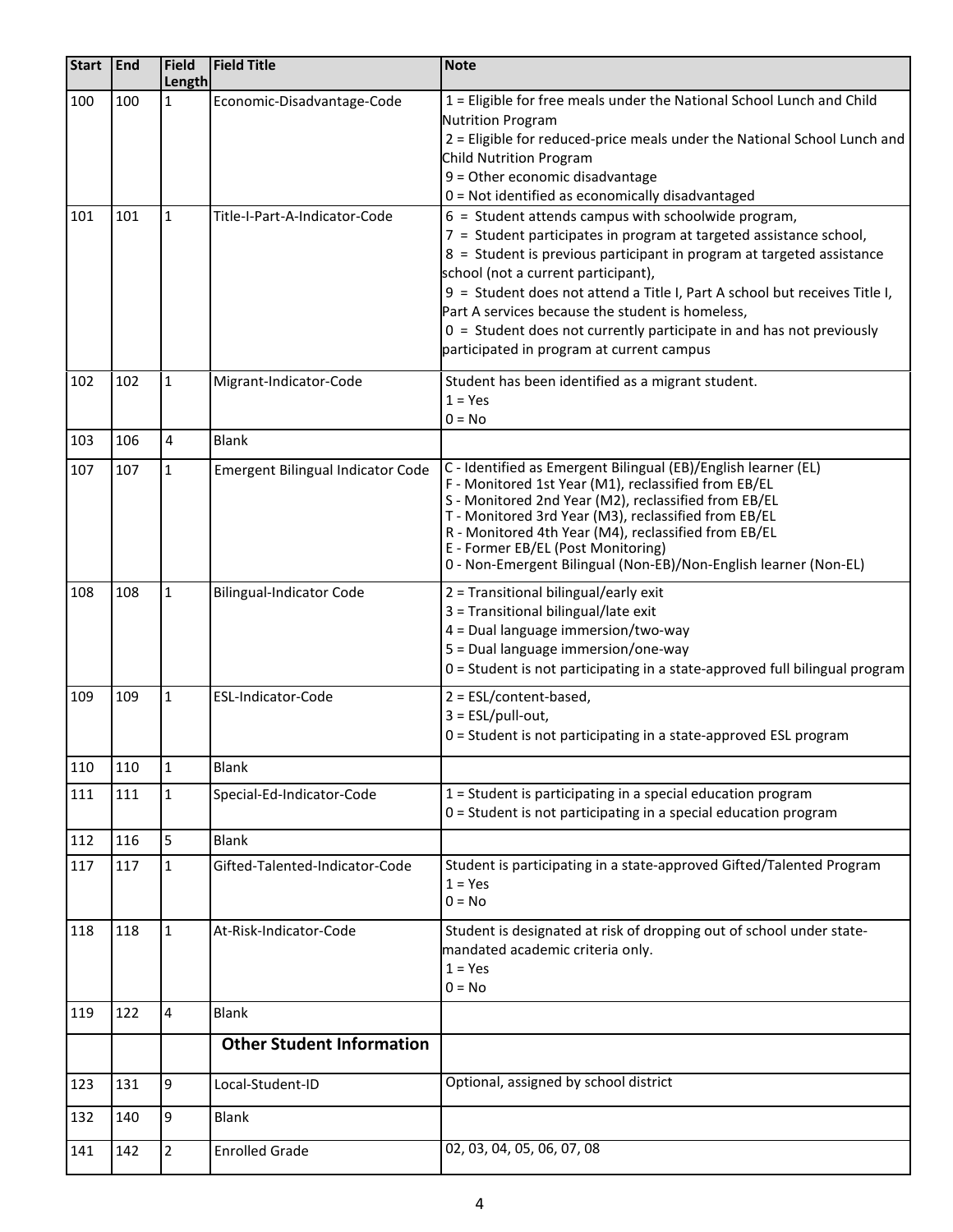| <b>Start</b> | End | <b>Field</b><br><b>Length</b> | <b>Field Title</b>                                            | <b>Note</b>                                                                                                                                                                                                                                                                                                                                                                                                                                                                                                                                                                                                             |
|--------------|-----|-------------------------------|---------------------------------------------------------------|-------------------------------------------------------------------------------------------------------------------------------------------------------------------------------------------------------------------------------------------------------------------------------------------------------------------------------------------------------------------------------------------------------------------------------------------------------------------------------------------------------------------------------------------------------------------------------------------------------------------------|
| 143          | 143 | $\mathbf{1}$                  | <b>Blank</b>                                                  |                                                                                                                                                                                                                                                                                                                                                                                                                                                                                                                                                                                                                         |
| 144          | 152 | 9                             | Fall 2021 TSDS PEIMS County-<br><b>District Campus Number</b> |                                                                                                                                                                                                                                                                                                                                                                                                                                                                                                                                                                                                                         |
| 153          | 154 | $\overline{2}$                | <b>Blank</b>                                                  |                                                                                                                                                                                                                                                                                                                                                                                                                                                                                                                                                                                                                         |
| 155          | 156 | $\overline{2}$                | Fall 2021 TSDS PEIMS Student<br><b>Attribution Code</b>       |                                                                                                                                                                                                                                                                                                                                                                                                                                                                                                                                                                                                                         |
| 157          | 162 | 6                             | <b>Student Portal Unique Access</b><br>Code                   | The access code will provide families with confidential login information<br>to view a student's assessment results online. The Family Portal can be<br>accessed at http://TexasAssessment.gov/Students. Families will have<br>access to assessment results that include STAAR, STAAR Alternate 2,<br>TAKS, TELPAS and TELPAS Alternate administrations. Students requiring<br>record updates due to invalid student ID information provided on the<br>answer document, or information that does not match the student<br>directory, will not receive a portal access code.                                             |
| 163          | 163 | $\mathbf{1}$                  | Migrant Student in Texas Migrant<br>Interstate Program (TMIP) | Student participated in out-of-state testing through the TMIP.<br>$1 = Yes$<br>$0 = No$                                                                                                                                                                                                                                                                                                                                                                                                                                                                                                                                 |
| 164          | 164 | $\mathbf{1}$                  | Fall 2021 TSDS PEIMS Military-<br>Connected-Student-Code      |                                                                                                                                                                                                                                                                                                                                                                                                                                                                                                                                                                                                                         |
| 165          | 165 | $\mathbf{1}$                  | Fall 2021 TSDS PEIMS Foster Care<br>Indicator                 | 0 = Student is not currently in the conservatorship of the Department of<br><b>Family and Protective Services</b><br>$1 =$ Student is currently in the conservatorship of the Department of<br><b>Family and Protective Services</b><br>2 = Pre-kindergarten student was previously in the conservatorship of<br>the Department of Family and Protective Services following an adversary<br>hearing held as provided by Section 262.201, Family Code.<br>3 = Pre-kindergarten student is or ever has been in foster care in another<br>state or territory, if the child resides in this state (Texas). TEC, §29.153(b). |
| 166          | 185 | 20                            | <b>Blank</b>                                                  |                                                                                                                                                                                                                                                                                                                                                                                                                                                                                                                                                                                                                         |
| 186          | 186 | $\mathbf{1}$                  | Fall 2021 TSDS PEIMS Dyslexia-<br><b>Indicator Code</b>       | $1$ = Participant in program,<br>$0 = Not receiving services$                                                                                                                                                                                                                                                                                                                                                                                                                                                                                                                                                           |
| 187          | 189 | 3                             | <b>Blank</b>                                                  |                                                                                                                                                                                                                                                                                                                                                                                                                                                                                                                                                                                                                         |
| 190          | 190 | $\mathbf{1}$                  | New to Texas                                                  | $1 = Yes$<br>$0 = No$                                                                                                                                                                                                                                                                                                                                                                                                                                                                                                                                                                                                   |
| 191          | 200 | 10                            | TX Unique Student-ID                                          | ########## = Normal student<br>$DM\# \# \# \# \# \# \# =$ Demo student<br>$TXT$ -###### = Temp ID student                                                                                                                                                                                                                                                                                                                                                                                                                                                                                                               |
|              |     |                               | <b>Subject Information</b>                                    | Refer to Subject and Grade Information on page 23.                                                                                                                                                                                                                                                                                                                                                                                                                                                                                                                                                                      |
| 201          | 204 | 4                             | Local Use - Reading                                           |                                                                                                                                                                                                                                                                                                                                                                                                                                                                                                                                                                                                                         |
| 205          | 208 | 4                             | Local Use - Mathematics                                       |                                                                                                                                                                                                                                                                                                                                                                                                                                                                                                                                                                                                                         |
| 209          | 212 | 4                             | <b>Blank</b>                                                  |                                                                                                                                                                                                                                                                                                                                                                                                                                                                                                                                                                                                                         |
| 213          | 216 | 4                             | Local Use - Social Studies                                    |                                                                                                                                                                                                                                                                                                                                                                                                                                                                                                                                                                                                                         |
| 217          | 220 | 4                             | Local Use - Science                                           |                                                                                                                                                                                                                                                                                                                                                                                                                                                                                                                                                                                                                         |
| 221          | 221 | 1                             | Agency Use A - Reading                                        |                                                                                                                                                                                                                                                                                                                                                                                                                                                                                                                                                                                                                         |
| 222          | 222 | $\mathbf 1$                   | Agency Use B - Reading                                        |                                                                                                                                                                                                                                                                                                                                                                                                                                                                                                                                                                                                                         |
| 223          | 223 | $\mathbf{1}$                  | Agency Use C - Reading                                        |                                                                                                                                                                                                                                                                                                                                                                                                                                                                                                                                                                                                                         |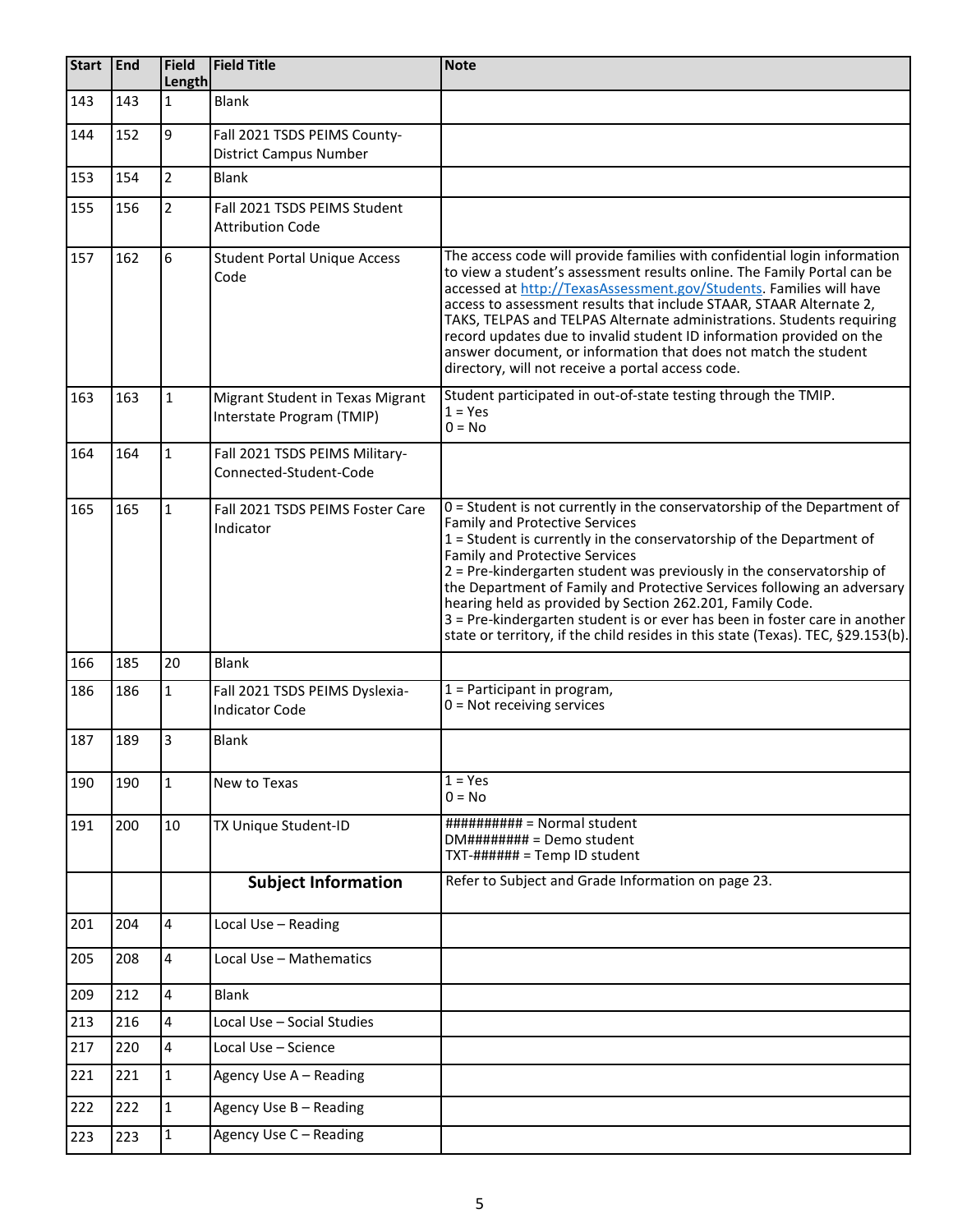| <b>Start</b> | <b>End</b> | <b>Field</b><br><b>Length</b> | <b>Field Title</b>                          | <b>Note</b>                                                              |
|--------------|------------|-------------------------------|---------------------------------------------|--------------------------------------------------------------------------|
| 224          | 224        | $\mathbf{1}$                  | Agency Use D - Reading                      |                                                                          |
| 225          | 225        | $\mathbf 1$                   | Agency Use E - Reading                      |                                                                          |
| 226          | 226        | $\mathbf{1}$                  | Agency Use A - Mathematics                  |                                                                          |
| 227          | 227        | $\mathbf 1$                   | Agency Use B - Mathematics                  |                                                                          |
| 228          | 228        | $\mathbf{1}$                  | Agency Use C - Mathematics                  |                                                                          |
| 229          | 229        | $\mathbf{1}$                  | Agency Use D - Mathematics                  |                                                                          |
| 230          | 230        | $\mathbf{1}$                  | Agency Use E - Mathematics                  |                                                                          |
| 231          | 235        | 5                             | <b>Blank</b>                                |                                                                          |
| 236          | 236        | $\mathbf{1}$                  | Agency Use A - Social Studies               |                                                                          |
| 237          | 237        | $\mathbf{1}$                  | Agency Use B - Social Studies               |                                                                          |
| 238          | 238        | $\mathbf{1}$                  | Agency Use C - Social Studies               |                                                                          |
| 239          | 239        | $\mathbf{1}$                  | Agency Use D - Social Studies               |                                                                          |
| 240          | 240        | $\mathbf{1}$                  | Agency Use E - Social Studies               |                                                                          |
| 241          | 241        | $\mathbf{1}$                  | Agency Use A - Science                      |                                                                          |
| 242          | 242        | $\mathbf{1}$                  | Agency Use B - Science                      |                                                                          |
| 243          | 243        | $\mathbf{1}$                  | Agency Use C - Science                      |                                                                          |
| 244          | 244        | $\mathbf{1}$                  | Agency Use D - Science                      |                                                                          |
| 245          | 245        | $\mathbf{1}$                  | Agency Use E - Science                      |                                                                          |
| 246          | 246        | $\mathbf{1}$                  | EOC/Above Grade - Reading                   | $1 = Yes$<br>$0 = No$                                                    |
| 247          | 247        | $\mathbf{1}$                  | EOC/Above Grade - Mathematics               | $1 = Yes$<br>$0 = No$                                                    |
| 248          | 248        | 1                             | EOC/Above Grade - Social Studies            | $1 = Yes$<br>$0 = No$                                                    |
| 249          | 249        | $\mathbf{1}$                  | EOC/Above Grade - Science                   | $1 = Yes$<br>$0 = No$                                                    |
| 250          | 251        | $\overline{2}$                | <b>Blank</b>                                |                                                                          |
|              |            |                               | <b>Accommodations</b><br><b>Information</b> |                                                                          |
| 252          | 252        | $\mathbf{1}$                  | Designated Supports - Reading               | $1 = Yes$<br>$0 = No$                                                    |
| 253          | 253        | $\mathbf{1}$                  | Braille - Reading                           | Including refreshable braille and screen reader<br>$1 = Yes$<br>$0 = No$ |
| 254          | 254        | $\mathbf{1}$                  | Large Print - Reading                       | $1 = Yes$<br>$0 = No$                                                    |
| 255          | 255        | $\mathbf{1}$                  | Oral Administration - Reading               | $1 = Yes$<br>$0 = No$                                                    |
| 256          | 256        | $\mathbf{1}$                  | Extra Day - Reading                         | $1 = Yes$<br>$0 = No$                                                    |
| 257          | 258        | $\overline{2}$                | <b>Blank</b>                                |                                                                          |
| 259          | 259        | $\mathbf{1}$                  | Text-to-Speech - Reading                    | $1 = Yes$<br>$0 = No$                                                    |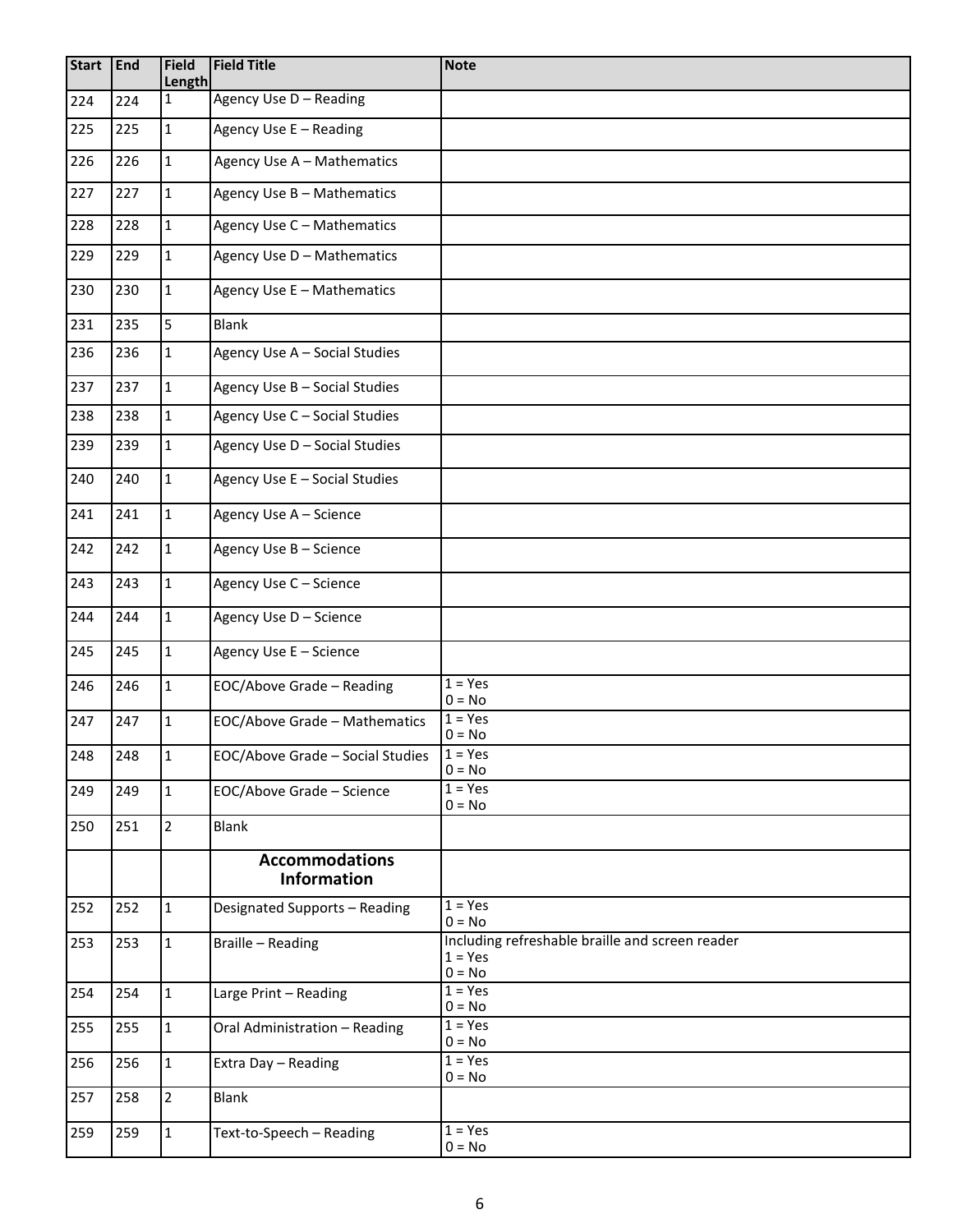| <b>Start</b> | <b>End</b> | <b>Field</b><br><b>Length</b> | <b>Field Title</b>                             | <b>Note</b>                                                              |
|--------------|------------|-------------------------------|------------------------------------------------|--------------------------------------------------------------------------|
| 260          | 261        | $\overline{2}$                | <b>Blank</b>                                   |                                                                          |
| 262          | 262        | $\mathbf{1}$                  | Content and Language Supports -<br>Reading     | $1 = Yes$<br>$0 = No$                                                    |
| 263          | 263        | $\mathbf{1}$                  | ASL Signed Videos - Reading                    | $1 = Yes$<br>$0 = No$                                                    |
| 264          | 271        | $\mathbf{1}$                  | <b>Blank</b>                                   |                                                                          |
| 272          | 272        | $\mathbf{1}$                  | Designated Supports-<br>Mathematics            | $1 = Yes$<br>$0 = No$                                                    |
| 273          | 273        | $\mathbf{1}$                  | <b>Braille - Mathematics</b>                   | Including refreshable braille and screen reader<br>$1 = Yes$<br>$0 = No$ |
| 274          | 274        | $\mathbf{1}$                  | Large Print - Mathematics                      | $1 = Yes$<br>$0 = No$                                                    |
| 275          | 275        | $\mathbf{1}$                  | Oral Administration - Mathematics              | $1 = Yes$<br>$0 = No$                                                    |
| 276          | 276        | $\mathbf{1}$                  | Extra Day - Mathematics                        | $1 = Yes$<br>$0 = No$                                                    |
| 277          | 277        | 1                             | <b>Basic Calculator - Mathematics</b>          | $1 = Yes$<br>$0 = No$                                                    |
| 278          | 278        | $\mathbf{1}$                  | <b>Blank</b>                                   | $1 = Yes$<br>$0 = No$                                                    |
| 279          | 279        | $\mathbf{1}$                  | Text-to-Speech - Mathematics                   | $1 = Yes$<br>$0 = No$                                                    |
| 280          | 281        | $\overline{2}$                | <b>Blank</b>                                   | $1 = Yes$<br>$0 = No$                                                    |
| 282          | 282        | 1                             | Content and Language Supports -<br>Mathematics | $1 = Yes$<br>$0 = No$                                                    |
| 283          | 283        | $\mathbf{1}$                  | ASL Signed Videos - Mathematics                | $1 = Yes$<br>$0 = No$                                                    |
| 284          | 285        | $\overline{2}$                | <b>Blank</b>                                   | $1 = Yes$<br>$0 = No$                                                    |
| 286          | 286        | $\mathbf{1}$                  | Auto Text-to-Speech - Reading                  | $1 = Yes$<br>$0 = No$                                                    |
| 287          | 287        | $\mathbf 1$                   | Auto Text-to-Speech -<br>Mathematics           | $1 = Yes$<br>$0 = No$                                                    |
| 288          | 288        | 1                             | Auto Text-to-Speech - Social<br>Studies        | $1 = Yes$<br>$0 = No$                                                    |
| 289          | 289        | $\mathbf{1}$                  | Auto Text-to-Speech - Science                  | $1 = Yes$<br>$0 = No$                                                    |
| 290          | 311        | 22                            | <b>Blank</b>                                   |                                                                          |
| 312          | 312        | $\mathbf{1}$                  | Designated Supports - Social<br>Studies        | $1 = Yes$<br>$0 = No$                                                    |
| 313          | 313        | $\mathbf{1}$                  | <b>Braille-Social Studies</b>                  | Including refreshable braille and screen reader<br>$1 = Yes$<br>$0 = No$ |
| 314          | 314        | $\mathbf{1}$                  | Large Print - Social Studies                   | $1 = Yes$<br>$0 = No$                                                    |
| 315          | 315        | $\mathbf{1}$                  | Oral Administration - Social Studies           | $1 = \overline{Yes}$<br>$0 = No$                                         |
| 316          | 316        | $\mathbf{1}$                  | Extra Day - Social Studies                     | $1 = Yes$<br>$0 = No$                                                    |
| 317          | 318        | $\overline{2}$                | Blank                                          | $1 = Yes$<br>$0 = No$                                                    |
| 319          | 319        | $\mathbf{1}$                  | Text-to-Speech - Social Studies                | $1 = Yes$<br>$0 = No$                                                    |
| 320          | 321        | $\overline{2}$                | Blank                                          |                                                                          |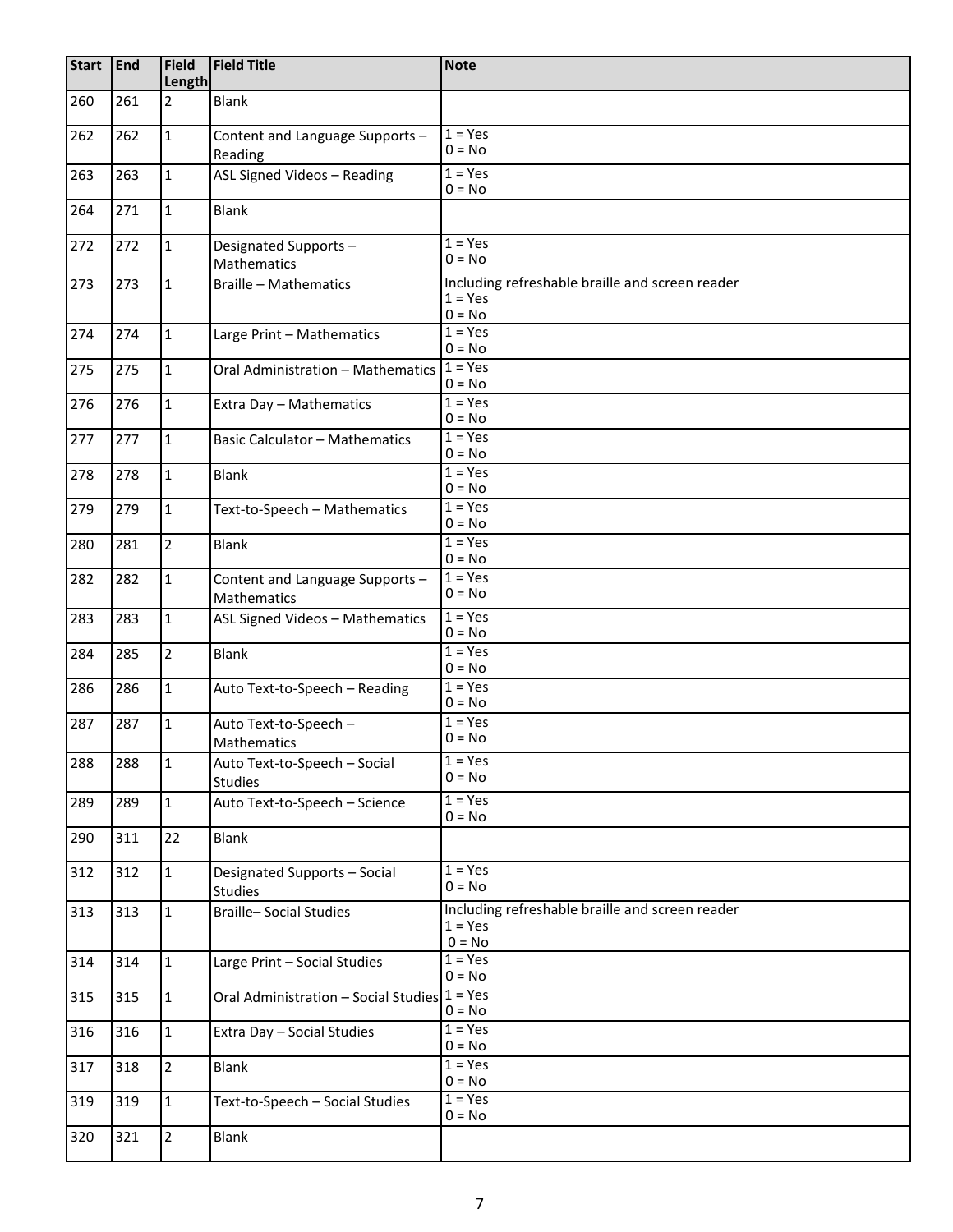| <b>Start</b> | <b>End</b> | <b>Field</b><br><b>Length</b> | <b>Field Title</b>                                       | <b>Note</b>                                                                                                                                                                                                                          |
|--------------|------------|-------------------------------|----------------------------------------------------------|--------------------------------------------------------------------------------------------------------------------------------------------------------------------------------------------------------------------------------------|
| 322          | 322        | 1                             | Content and Language Supports -<br><b>Social Studies</b> | $1 = Yes$<br>$0 = No$                                                                                                                                                                                                                |
| 323          | 323        | $\mathbf{1}$                  | ASL Signed Videos - Social Studies                       | $1 = Yes$<br>$0 = No$                                                                                                                                                                                                                |
| 324          | 331        | 8                             | Blank                                                    |                                                                                                                                                                                                                                      |
| 332          | 332        | $\mathbf{1}$                  | Designated Supports - Science                            | $1 = Yes$<br>$0 = No$                                                                                                                                                                                                                |
| 333          | 333        | $\mathbf{1}$                  | Braille - Science                                        | Including refreshable braille and screen reader<br>$1 = Yes$<br>$0 = No$                                                                                                                                                             |
| 334          | 334        | $\mathbf{1}$                  | Large Print - Science                                    | $1 = Yes$<br>$0 = No$                                                                                                                                                                                                                |
| 335          | 335        | $\mathbf{1}$                  | Oral Administration - Science                            | $1 = Yes$<br>$0 = No$                                                                                                                                                                                                                |
| 336          | 336        | $\mathbf{1}$                  | Extra Day - Science                                      | $1 = Yes$<br>$0 = No$                                                                                                                                                                                                                |
| 337          | 337        | $\mathbf{1}$                  | Basic Calculator - Science                               | $1 = Yes$<br>$0 = No$                                                                                                                                                                                                                |
| 338          | 338        | $\mathbf{1}$                  | Blank                                                    |                                                                                                                                                                                                                                      |
| 339          | 339        | $\mathbf{1}$                  | Text-to-Speech - Science                                 | $1 = Yes$<br>$0 = No$                                                                                                                                                                                                                |
| 340          | 341        | $\overline{2}$                | <b>Blank</b>                                             |                                                                                                                                                                                                                                      |
| 342          | 342        | $\mathbf{1}$                  | Content and Language Supports -<br>Science               | $1 = Yes$<br>$0 = No$                                                                                                                                                                                                                |
| 343          | 343        | $\mathbf{1}$                  | ASL Signed Videos - Science                              | $1 = Yes$<br>$0 = No$                                                                                                                                                                                                                |
| 344          | 350        | $\overline{7}$                | <b>Blank</b>                                             |                                                                                                                                                                                                                                      |
|              |            |                               | <b>Score Code Information</b>                            |                                                                                                                                                                                                                                      |
| 351          | 351        | 1                             | Score Code - Reading                                     | $A = Absent.$<br>O = Other (e.g., illness during testing, testing irregularity),<br>$D = No$ information for this subject<br>* = No information for this subject<br>$S = Score$                                                      |
| 352          | 352        | $\mathbf{1}$                  | Score Code - Mathematics                                 | $A = Absent,$<br>$O =$ Other (e.g., illness during testing, testing irregularity),<br>$D = No$ information for this subject<br>* = No information for this subject<br>$S = Score$                                                    |
| 353          | 353        | $\mathbf{1}$                  | <b>Blank</b>                                             |                                                                                                                                                                                                                                      |
| 354          | 354        | $\mathbf{1}$                  | Score Code - Social Studies                              | $A = Absent.$<br>O = Other (e.g., illness during testing, testing irregularity),<br>$D = No$ information for this subject<br>* = No information for this subject<br>$S = Score$                                                      |
| 355          | 355        | 1                             | Score Code - Science                                     | $A = Absent,$<br>O = Other (e.g., illness during testing, testing irregularity),<br>$D = No$ information for this subject<br>$*$ = No information for this subject<br>$S = Score$                                                    |
| 356          | 356        | 1                             | Score Code Default - Reading                             | $1$ = the score code was defaulted to "O" because either the score code<br>was left blank or multiple values were gridded in the score code field<br>$0$ = the score code was not defaulted<br><blank> = score code is not O</blank> |
| 357          | 357        | $\mathbf{1}$                  | Score Code Default - Mathematics                         | 1 = the score code was defaulted to "O" because either the score code<br>was left blank or multiple values were gridded in the score code field<br>$0 =$ the score code was not defaulted                                            |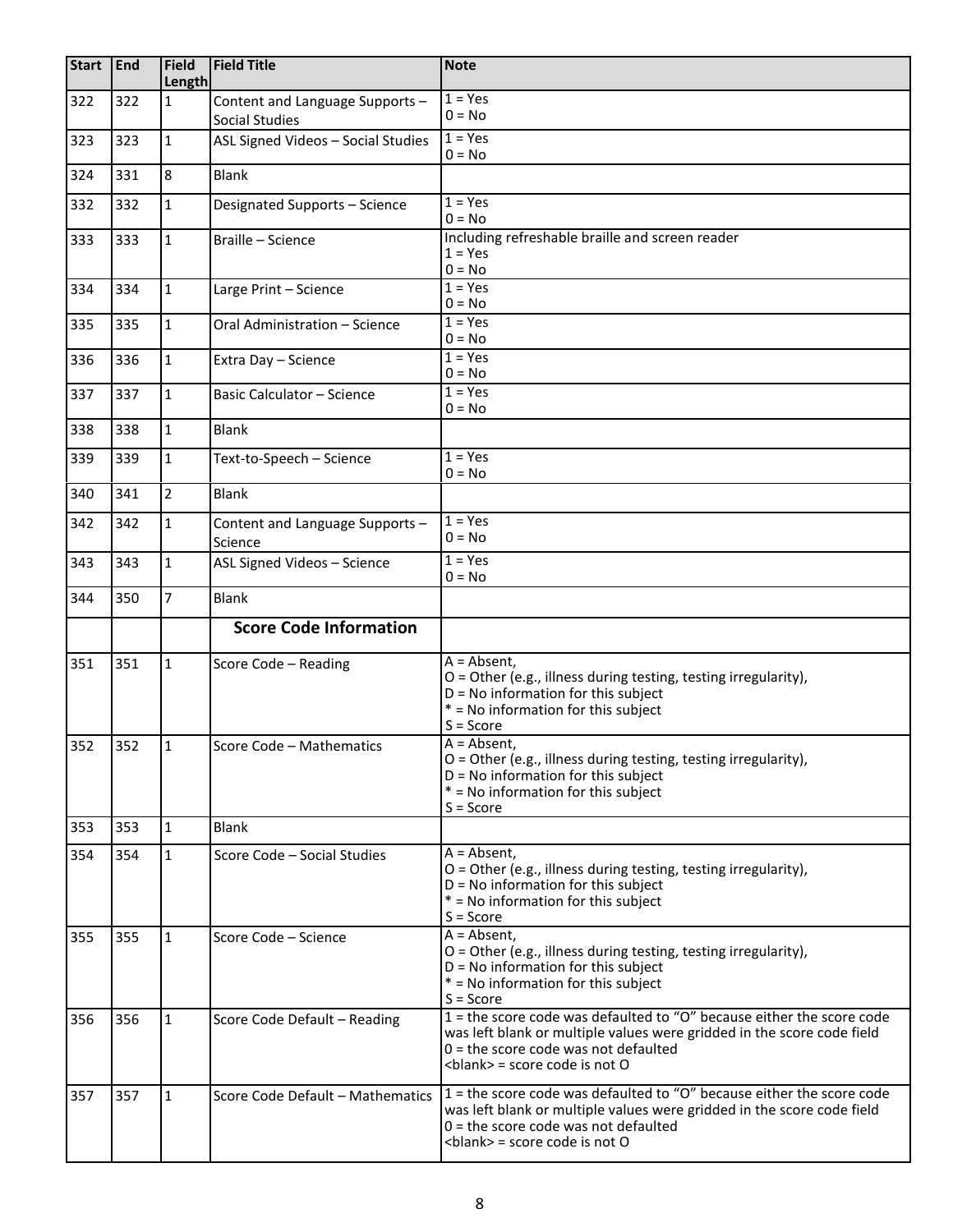| <b>Start</b> | End | <b>Field</b><br>Length | <b>Field Title</b>                                          | <b>Note</b>                                                                                                                                                                                                                        |
|--------------|-----|------------------------|-------------------------------------------------------------|------------------------------------------------------------------------------------------------------------------------------------------------------------------------------------------------------------------------------------|
| 358          | 358 | 1                      | <b>Blank</b>                                                |                                                                                                                                                                                                                                    |
| 359          | 359 | $\mathbf{1}$           | Score Code Default - Social Studies                         | 1 = the score code was defaulted to "O" because either the score code<br>was left blank or multiple values were gridded in the score code field<br>$0$ = the score code was not defaulted<br><blank> = score code is not O</blank> |
| 360          | 360 | 1                      | Score Code Default - Science                                | 1 = the score code was defaulted to "O" because either the score code<br>was left blank or multiple values were gridded in the score code field<br>$0$ = the score code was not defaulted<br><blank> = score code is not O</blank> |
| 361          | 400 | 40                     | <b>Blank</b>                                                |                                                                                                                                                                                                                                    |
|              |     |                        | <b>Reading Subject Information</b>                          |                                                                                                                                                                                                                                    |
| 401          | 402 | $\overline{2}$         | Reading Reporting Category 1<br>Scores                      | Refer to Reporting Category Information on page 23-24.                                                                                                                                                                             |
| 403          | 404 | $\overline{2}$         | Reading Reporting Category 2<br><b>Scores</b>               | Refer to Reporting Category Information on page 23-24.                                                                                                                                                                             |
| 405          | 406 | $\overline{2}$         | <b>Reading Reporting Category 3</b><br>Scores               | Refer to Reporting Category Information on page 23-24.                                                                                                                                                                             |
| 407          | 408 | $\overline{2}$         | <b>Reading Raw Score</b>                                    |                                                                                                                                                                                                                                    |
| 409          | 412 | 4                      | Reading Scale Score                                         |                                                                                                                                                                                                                                    |
| 413          | 413 | 1                      | Reading Language Version                                    | $E =$ English<br>$S =$ Spanish                                                                                                                                                                                                     |
| 414          | 414 | $\mathbf{1}$           | <b>Reading Test Version</b>                                 | $S = STAAR$                                                                                                                                                                                                                        |
| 415          | 415 | $\mathbf{1}$           | Test Administration Mode -<br>Reading                       | $O = Online$<br>$P = Paper$                                                                                                                                                                                                        |
| 416          | 422 | $\overline{7}$         | <b>Blank</b>                                                |                                                                                                                                                                                                                                    |
| 423          | 423 | $\mathbf{1}$           | Meets Grade Level in Reading                                | $1 = Yes$<br>$0 = No$                                                                                                                                                                                                              |
| 424          | 424 | $\mathbf{1}$           | Approaches Grade Level in Reading                           | $1 = Yes$<br>$0 = No$                                                                                                                                                                                                              |
| 425          | 425 | $\mathbf 1$            | Masters Grade Level in Reading                              | $1 = Yes$<br>$0 = No$                                                                                                                                                                                                              |
|              |     |                        | <b>Reading STAAR Progress</b><br><b>Measure Information</b> | Information about the STAAR Progress Measure may be found on TEA's<br>website at https://tea.texas.gov/texas-schools/accountability/academic-<br>accountability/performance-reporting/assessment-scoring-and-reporting             |
|              |     |                        |                                                             | This field will be blank if the STAAR Progress Measure is not applicable for<br>the student's test or could not be calculated.                                                                                                     |
| 426          | 426 | 1                      | STAAR Progress Measure - Reading   2 = Accelerated          | $1 =$ Expected<br>$0 =$ Limited                                                                                                                                                                                                    |
| 427          | 428 | $\overline{2}$         | <b>Blank</b>                                                |                                                                                                                                                                                                                                    |
| 429          | 429 | $\mathbf{1}$           | On Track to Meet Grade Level -<br>Reading                   | linformation about the STAAR On-Track measure can be found on TEA's<br>website at https://tea.texas.gov/texas-schools/accountability/academic-<br>accountability/performance-reporting/assessment-scoring-and-reporting            |
|              |     |                        |                                                             | $1 = Yes$<br>$0 = No$                                                                                                                                                                                                              |
| 430          | 433 | 4                      | Previous-Year Administration Date<br>- Reading              |                                                                                                                                                                                                                                    |
| 434          | 437 | 4                      | Previous-Year Scale Score -<br>Reading                      |                                                                                                                                                                                                                                    |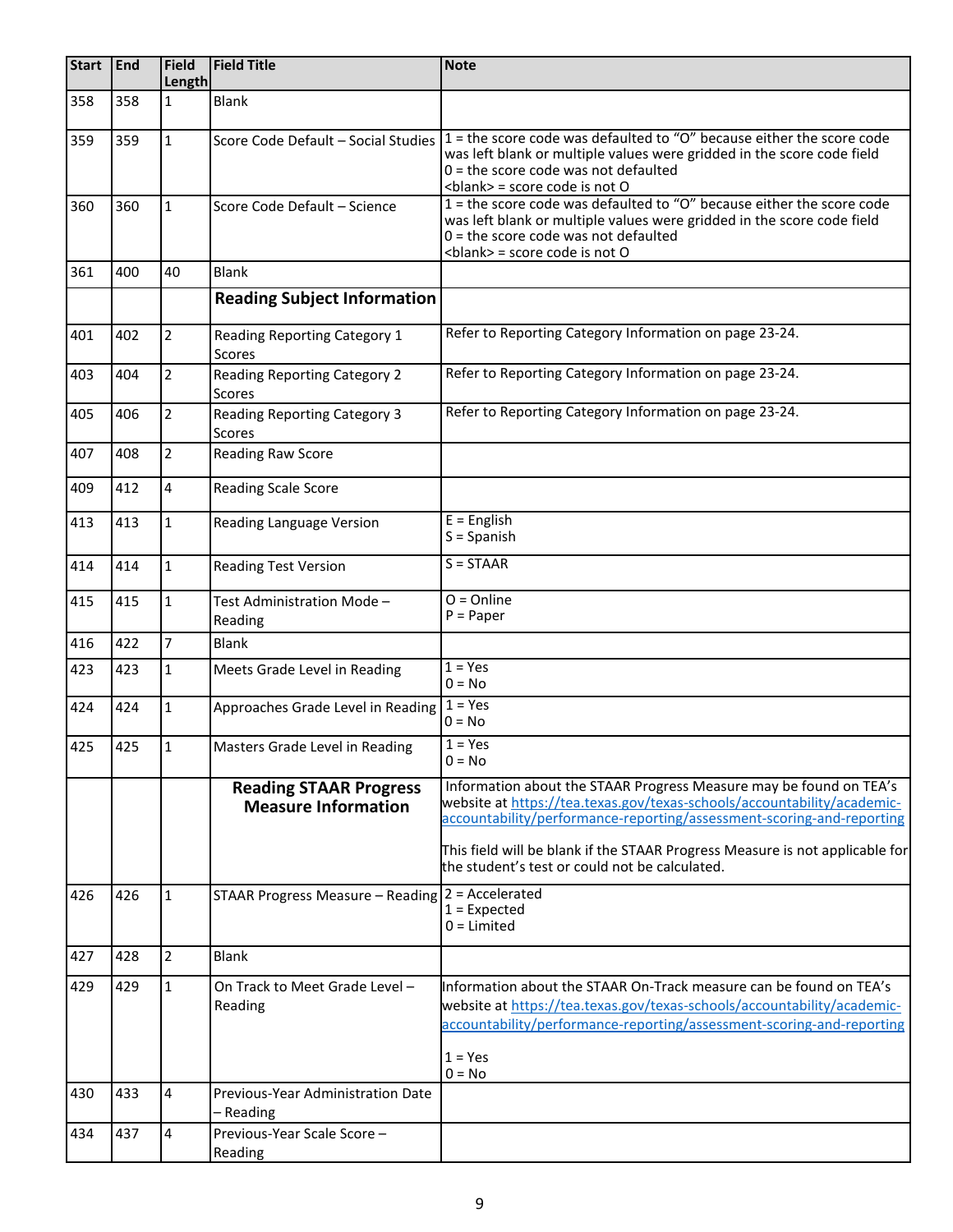| <b>Start</b> | End | <b>Field</b><br><b>Length</b> | <b>Field Title</b>                                                                      | <b>Note</b>                                                                                                                                                                                                                                                                                                                                                                                                                                                                                                   |
|--------------|-----|-------------------------------|-----------------------------------------------------------------------------------------|---------------------------------------------------------------------------------------------------------------------------------------------------------------------------------------------------------------------------------------------------------------------------------------------------------------------------------------------------------------------------------------------------------------------------------------------------------------------------------------------------------------|
| 438          | 438 | $\mathbf{1}$                  | Previous-Year Language Version -<br>Reading                                             | $E =$ English<br>$S =$ Spanish                                                                                                                                                                                                                                                                                                                                                                                                                                                                                |
| 439          | 439 | $\mathbf{1}$                  | <b>Blank</b>                                                                            |                                                                                                                                                                                                                                                                                                                                                                                                                                                                                                               |
| 440          | 440 | $\mathbf{1}$                  | Previous-Year Score Code -<br>Reading                                                   | $A = Absent$ ,<br>O = Other (e.g., illness during testing, testing irregularity),<br>$D = No$ information for this subject<br>* = No information for this subject<br>$S = Score$                                                                                                                                                                                                                                                                                                                              |
| 441          | 441 | $\mathbf{1}$                  | <b>Blank</b>                                                                            |                                                                                                                                                                                                                                                                                                                                                                                                                                                                                                               |
| 442          | 442 | $\mathbf{1}$                  | Previous-Year Masters Grade Level<br>- Reading                                          | $1 = Yes$<br>$0 = No$                                                                                                                                                                                                                                                                                                                                                                                                                                                                                         |
| 443          | 444 | $\overline{2}$                | Previous-Year Tested Grade -<br>Reading                                                 | 03, 04, 05, 06, 07, 08                                                                                                                                                                                                                                                                                                                                                                                                                                                                                        |
|              |     |                               | <b>Reading English Learner (EL)</b><br><b>Performance Measure</b><br><b>Information</b> | Information about the EL Performance Measure may be found on TEA's<br>website at https://tea.texas.gov/texas-schools/accountability/academic-<br>accountability/performance-reporting/assessment-scoring-and-reporting<br>This field will be blank if the EL Performance Measure is not applicable<br>for the student's test or could not be calculated. See positions 3075-3084<br>for the EL Performance Measure TELPAS data and intermediate<br>calculated fields.                                         |
| 445          | 445 | $\mathbf{1}$                  | EL Performance Measure - Reading $3$ = Masters                                          | $2 = Meets$<br>$1 =$ Approaches<br>$0 = Did Not Meet$                                                                                                                                                                                                                                                                                                                                                                                                                                                         |
| 446          | 450 | 5                             | <b>Blank</b>                                                                            |                                                                                                                                                                                                                                                                                                                                                                                                                                                                                                               |
|              |     |                               | <b>Reading Item Level</b><br><b>Information</b>                                         |                                                                                                                                                                                                                                                                                                                                                                                                                                                                                                               |
| 451          | 494 | 44                            | Item Reporting Category Numbers<br>- Reading                                            | The number in each field indicates the reporting category measured by<br>the corresponding reading item. For example, the value in the first field,<br>position 451, indicates the reporting category measured by item 1. The<br>second field, position 452, indicates the reporting category measured by<br>item 2, and so on.<br>NOTE: The reporting category numbers will be populated for all released<br>test forms.<br>1 = Reporting Category 1<br>2 = Reporting Category 2<br>3 = Reporting Category 3 |
| 495          | 502 | 8                             | <b>Blank</b>                                                                            |                                                                                                                                                                                                                                                                                                                                                                                                                                                                                                               |
| 503          | 546 | 44                            | Item Student Responses - Reading                                                        | The character in each field indicates the student's response to the<br>corresponding reading item. The student's response to item 1 is in the<br>first field, the student's response to item 2 is in the second field, and so<br>on. Correct responses are indicated by a plus sign (+); an alpha<br>character (A-D) indicates an incorrect response; and an asterisk (*)<br>indicates that the response was left blank or multiple values were<br>gridded.                                                   |
| 547          | 554 | 8                             | <b>Blank</b>                                                                            | NOTE: The student responses will be populated for all released test<br>forms.                                                                                                                                                                                                                                                                                                                                                                                                                                 |
|              |     |                               |                                                                                         |                                                                                                                                                                                                                                                                                                                                                                                                                                                                                                               |
| 555          | 598 | 44                            | Item Correct Responses - Reading                                                        | The character in each field indicates the correct response to the<br>corresponding reading item (value = A-D).                                                                                                                                                                                                                                                                                                                                                                                                |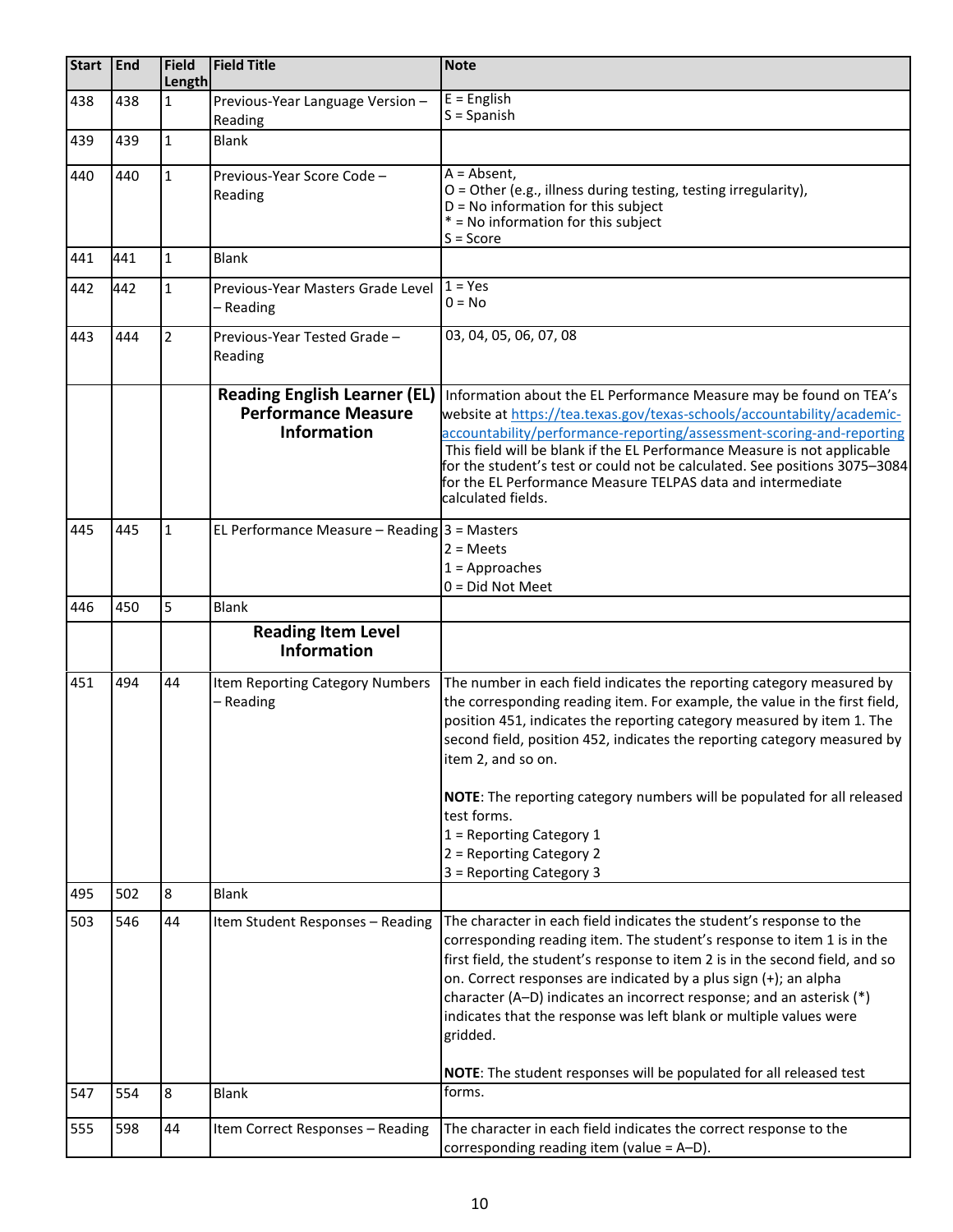| <b>Start</b> | End | <b>Field</b><br><b>Length</b> | <b>Field Title</b>                                                        | <b>Note</b>                                                                                                                                                                                                                                                                                                                                              |
|--------------|-----|-------------------------------|---------------------------------------------------------------------------|----------------------------------------------------------------------------------------------------------------------------------------------------------------------------------------------------------------------------------------------------------------------------------------------------------------------------------------------------------|
|              |     |                               |                                                                           | NOTE: The correct responses will be populated for all released test<br>forms.                                                                                                                                                                                                                                                                            |
| 599          | 606 | 8                             | Blank                                                                     |                                                                                                                                                                                                                                                                                                                                                          |
| 607          | 611 | 5                             | Lexile Measure                                                            | Lexile measure is provided for STAAR grades 3-8 reading English version<br>and STAAR grades 3-5 reading Spanish version.                                                                                                                                                                                                                                 |
| 612          | 614 | 3                             | Percentile                                                                | The student scored the same or better than this percentage of all Texas<br>students who took this test in the prior year.                                                                                                                                                                                                                                |
| 615          | 750 | 136                           | <b>Blank</b>                                                              |                                                                                                                                                                                                                                                                                                                                                          |
|              |     |                               | <b>Mathematics Subject</b><br>Information                                 |                                                                                                                                                                                                                                                                                                                                                          |
| 751          | 752 | $\overline{2}$                | <b>Mathematics Reporting Category</b><br>Score 1                          | Refer to Reporting Category Information on page 23-24.                                                                                                                                                                                                                                                                                                   |
| 753          | 754 | $\overline{2}$                | <b>Mathematics Reading Reporting</b><br>Category 2 Score                  | Refer to Reporting Category Information on page 23-24.                                                                                                                                                                                                                                                                                                   |
| 755          | 756 | $\overline{2}$                | <b>Mathematics Reading Reporting</b><br>Category 3 Score                  | Refer to Reporting Category Information on page 23-24.                                                                                                                                                                                                                                                                                                   |
| 757          | 758 | $\overline{2}$                | <b>Mathematics Reading Reporting</b><br>Category 4 Score                  | Refer to Reporting Category Information on page 23-24.                                                                                                                                                                                                                                                                                                   |
| 759          | 760 | $\overline{2}$                | <b>Blank</b>                                                              |                                                                                                                                                                                                                                                                                                                                                          |
| 761          | 762 | $\overline{2}$                | <b>Mathematics Raw Score</b>                                              |                                                                                                                                                                                                                                                                                                                                                          |
| 763          | 766 | 4                             | <b>Mathematics Scale Score</b>                                            |                                                                                                                                                                                                                                                                                                                                                          |
| 767          | 767 | $\mathbf{1}$                  | <b>Mathematics Language Version</b>                                       | $E =$ English<br>$S =$ Spanish                                                                                                                                                                                                                                                                                                                           |
| 768          | 768 | $\mathbf{1}$                  | <b>Mathematics Test Version</b>                                           | $S = STAAR$                                                                                                                                                                                                                                                                                                                                              |
| 769          | 769 | $\mathbf{1}$                  | Test Administration Mode-<br>Mathematics                                  | $O = Online$<br>$P = Paper$                                                                                                                                                                                                                                                                                                                              |
| 770          | 776 | $\overline{7}$                | <b>Blank</b>                                                              |                                                                                                                                                                                                                                                                                                                                                          |
| 777          | 777 | $\mathbf{1}$                  | Meets Grade Level in Mathematics                                          | $1 = Yes$<br>$0 = No$                                                                                                                                                                                                                                                                                                                                    |
| 778          | 778 | $\mathbf{1}$                  | Approaches Grade Level in<br>Mathematics                                  | $1 = Yes$<br>$0 = No$                                                                                                                                                                                                                                                                                                                                    |
| 779          | 779 | 1                             | Masters Grade Level in<br><b>Mathematics</b>                              | $1 = Yes$<br>$0 = No$                                                                                                                                                                                                                                                                                                                                    |
|              |     |                               | <b>Mathematics STAAR</b><br><b>Progress Measure</b><br><b>Information</b> | Information about the STAAR Progress Measure may be found on TEA's<br>website at https://tea.texas.gov/texas-schools/accountability/academic-<br>accountability/performance-reporting/assessment-scoring-and-reporting<br>This field will be blank if the STAAR Progress Measure is not applicable for<br>the student's test or could not be calculated. |
| 780          | 780 | $\mathbf{1}$                  | STAAR Progress Measure -<br>Mathematics                                   | $2 = Accelerated$<br>$1 =$ Expected<br>$0 =$ Limited                                                                                                                                                                                                                                                                                                     |
| 781          | 781 | $\mathbf{1}$                  | <b>Blank</b>                                                              |                                                                                                                                                                                                                                                                                                                                                          |
| 782          | 782 | $\mathbf{1}$                  | On Track to Meet Grade Level -<br>Mathematics                             | Information about the STAAR On-Track measure can be found on TEA's<br>website at https://tea.texas.gov/texas-schools/accountability/academic-<br>accountability/performance-reporting/assessment-scoring-and-reporting<br>$1 = Yes$                                                                                                                      |
| 783          | 786 | 4                             | Previous-Year Administration Date<br>- Mathematics                        | $0 = No$                                                                                                                                                                                                                                                                                                                                                 |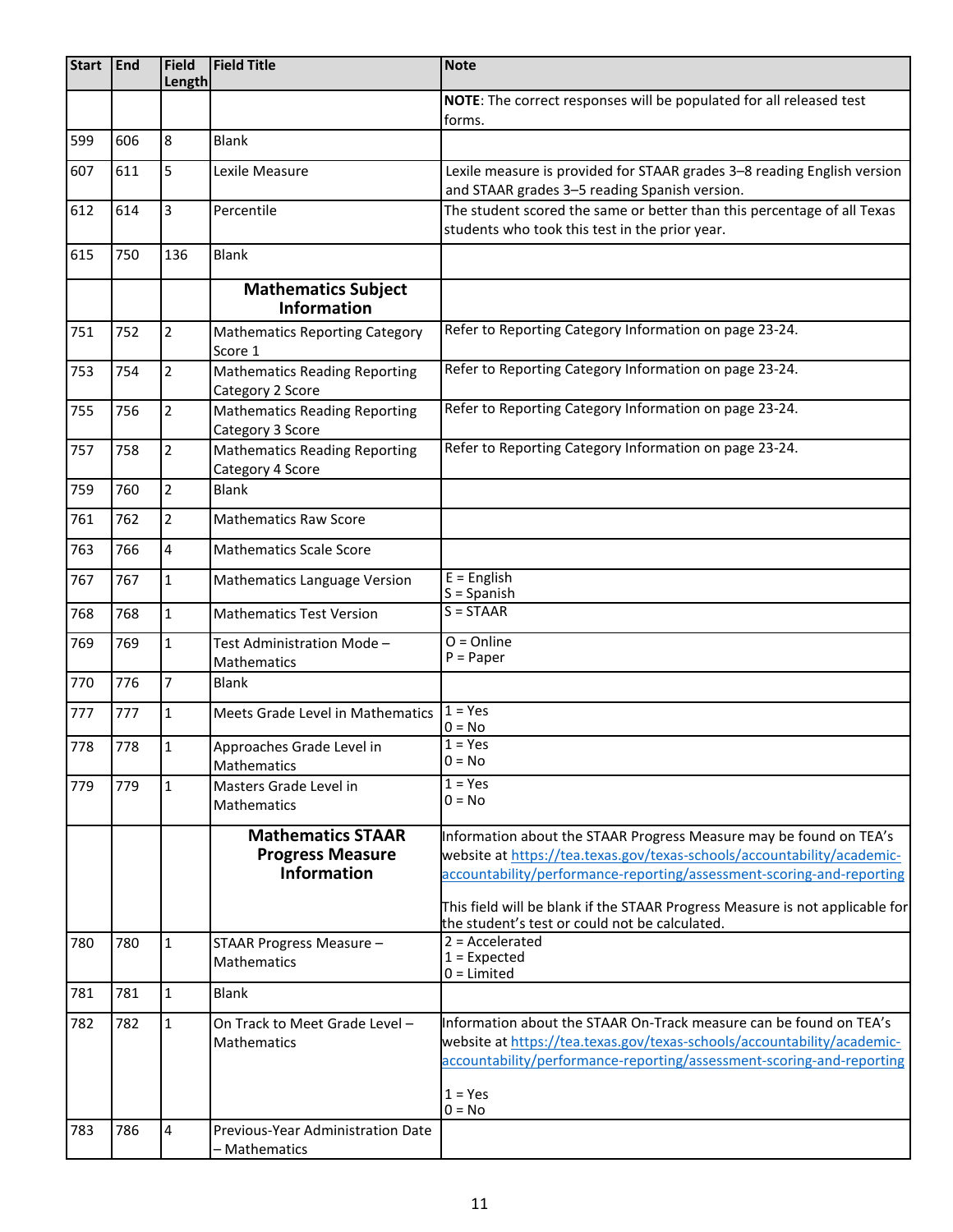| <b>Start</b> | <b>End</b> | <b>Field</b><br><b>Length</b> | <b>Field Title</b>                                  | <b>Note</b>                                                                                                                                                                                                                                                                                                                                                                                                                                                                                                                                                                                                  |
|--------------|------------|-------------------------------|-----------------------------------------------------|--------------------------------------------------------------------------------------------------------------------------------------------------------------------------------------------------------------------------------------------------------------------------------------------------------------------------------------------------------------------------------------------------------------------------------------------------------------------------------------------------------------------------------------------------------------------------------------------------------------|
| 787          | 790        | 4                             | Previous-Year Scale Score -<br>Mathematics          |                                                                                                                                                                                                                                                                                                                                                                                                                                                                                                                                                                                                              |
| 791          | 791        | $\mathbf{1}$                  | Previous-Year Language Version -<br>Mathematics     | $E =$ English<br>$S =$ Spanish                                                                                                                                                                                                                                                                                                                                                                                                                                                                                                                                                                               |
| 792          | 792        | $\mathbf{1}$                  | Blank                                               |                                                                                                                                                                                                                                                                                                                                                                                                                                                                                                                                                                                                              |
| 793          | 793        | $\mathbf{1}$                  | Previous-Year Score Code -<br>Mathematics           | $A = Absent,$<br>O = Other (e.g., illness during testing, testing irregularity),<br>$D = No$ information for this subject<br>$S = Score$                                                                                                                                                                                                                                                                                                                                                                                                                                                                     |
| 794          | 794        | $\mathbf{1}$                  | Blank                                               |                                                                                                                                                                                                                                                                                                                                                                                                                                                                                                                                                                                                              |
| 795          | 795        | $\mathbf{1}$                  | Previous-Year Masters Grade Level<br>– Mathematics  | $1 = Yes$<br>$0 = No$                                                                                                                                                                                                                                                                                                                                                                                                                                                                                                                                                                                        |
| 796          | 797        | $\overline{2}$                | Previous-Year Tested Grade -<br>Mathematics         | 03, 04, 05, 06, 07, 08                                                                                                                                                                                                                                                                                                                                                                                                                                                                                                                                                                                       |
|              |            |                               | (EL) Performance Measure<br><b>Information</b>      | Mathematics English Learner Information about the EL Performance Measure may be found on TEA's<br>website at https://tea.texas.gov/texas-schools/accountability/academic-<br>accountability/performance-reporting/assessment-scoring-and-reporting<br>. This field will be blank if the EL Performance Measure is not applicable<br>for the student's test or could not be calculated. See positions 3075-<br>3084 for the EL Performance Measure TELPAS data and intermediate<br>calculated fields.                                                                                                         |
| 798          | 798        | $\mathbf{1}$                  | EL Performance Measure -<br>Mathematics             | $3 =$ Masters<br>$2 = Meets$<br>$1 =$ Approaches<br>$0 = Did Not Meet$                                                                                                                                                                                                                                                                                                                                                                                                                                                                                                                                       |
| 799          | 800        | 2                             | <b>Blank</b>                                        |                                                                                                                                                                                                                                                                                                                                                                                                                                                                                                                                                                                                              |
|              |            |                               | <b>Mathematics Item Level</b><br><b>Information</b> | The number in each field indicates the reporting category measured by<br>the corresponding mathematics item. For example, the value in the first<br>field, position 801, indicates the reporting category measured by item 1.<br>The second field, position 802, indicates the reporting category<br>measured by item 2, and so on.                                                                                                                                                                                                                                                                          |
| 801          | 842        | 42                            | Item Reporting Category Numbers<br>- Mathematics    | 1 = Reporting Category 1<br>2 = Reporting Category 2<br>3 = Reporting Category 3<br>4 = Reporting Category 4                                                                                                                                                                                                                                                                                                                                                                                                                                                                                                 |
| 843          | 856        | 14                            | Blank                                               |                                                                                                                                                                                                                                                                                                                                                                                                                                                                                                                                                                                                              |
| 857          | 898        | 42                            | Item Student Responses -<br><b>Mathematics</b>      | The character in each field indicates the student's response to the<br>corresponding mathematics item. The student's response to item 1 is in<br>the first field, the student's response to item 2 is in the second field, and<br>so on. Correct responses are indicated by a plus sign (+); an alpha<br>character (A-D) indicates an incorrect response; and an asterisk (*)<br>indicates that the response was left blank or multiple values were<br>gridded. For any open-ended griddable items, B = incorrect response.<br>NOTE: The student responses will be populated for all released test<br>forms. |
| 899          | 912        | 14                            | Blank                                               |                                                                                                                                                                                                                                                                                                                                                                                                                                                                                                                                                                                                              |
| 913          | 954        | 42                            | Item Correct Responses -<br>Mathematics             | The character in each field indicates the correct response to the<br>corresponding mathematics item (value = $A-D$ ) "A" will be the correct<br>response for any open-ended griddable items.<br>NOTE: The correct responses will be populated for all released test<br>forms.                                                                                                                                                                                                                                                                                                                                |
| 955          | 968        | 14                            | <b>Blank</b>                                        |                                                                                                                                                                                                                                                                                                                                                                                                                                                                                                                                                                                                              |
| 969          | 971        | $\overline{3}$                | Percentile - Mathematics                            | The student scored the same or better than this percentage of all Texas                                                                                                                                                                                                                                                                                                                                                                                                                                                                                                                                      |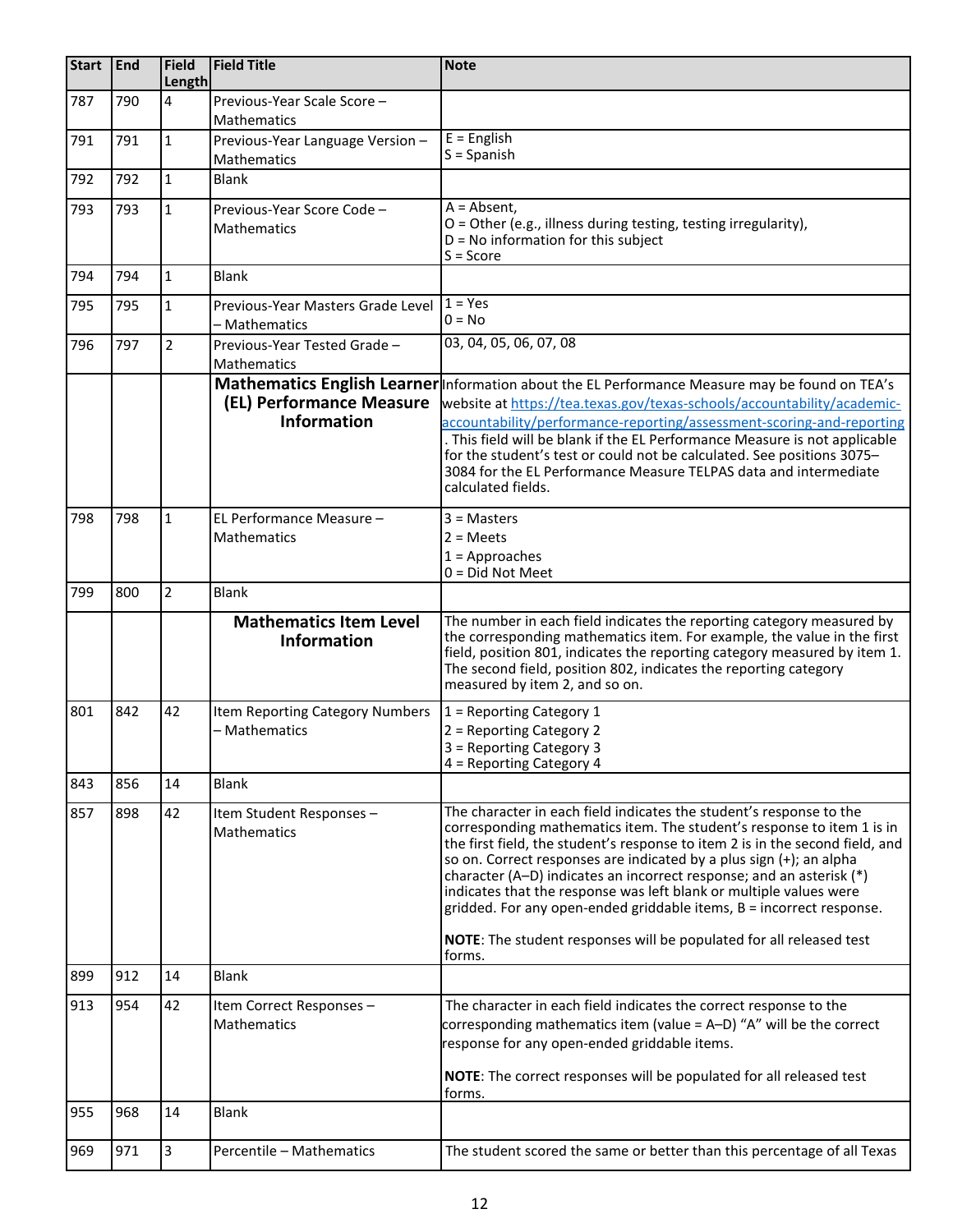| <b>Start</b> | End  | <b>Field</b>   | <b>Field Title</b>                                                                             | <b>Note</b>                                                                                                                                                                                                                                                                                                                                                                                                                                                            |
|--------------|------|----------------|------------------------------------------------------------------------------------------------|------------------------------------------------------------------------------------------------------------------------------------------------------------------------------------------------------------------------------------------------------------------------------------------------------------------------------------------------------------------------------------------------------------------------------------------------------------------------|
|              |      | Length         |                                                                                                | students who took this test in the prior year.                                                                                                                                                                                                                                                                                                                                                                                                                         |
|              |      |                |                                                                                                |                                                                                                                                                                                                                                                                                                                                                                                                                                                                        |
| 972          | 976  | 5              | <b>Quantile Measure</b>                                                                        | Quantile measure is provided for STAAR grades 3-8 mathematics English<br>version and STAAR grades 3-5 mathematics Spanish version.                                                                                                                                                                                                                                                                                                                                     |
| 977          | 977  | $\mathbf{1}$   | Mathematics Badge Indicator                                                                    | $1 = Yes$<br>$0 = No$                                                                                                                                                                                                                                                                                                                                                                                                                                                  |
| 978          | 1500 | 523            | Blank                                                                                          |                                                                                                                                                                                                                                                                                                                                                                                                                                                                        |
|              |      |                | <b>Social Studies Subject</b><br><b>Information</b>                                            |                                                                                                                                                                                                                                                                                                                                                                                                                                                                        |
| 1501         | 1502 | $\overline{2}$ | Social Studies Reporting Category<br>Score 1                                                   | Refer to Reporting Category Information on page 23-24.                                                                                                                                                                                                                                                                                                                                                                                                                 |
| 1503         | 1504 | $\overline{2}$ | Social Studies Reporting Category<br>Score 2                                                   | Refer to Reporting Category Information on page 23-24.                                                                                                                                                                                                                                                                                                                                                                                                                 |
| 1505         | 1506 | $\overline{2}$ | Social Studies Reporting Category<br>Score 3                                                   | Refer to Reporting Category Information on page 23-24.                                                                                                                                                                                                                                                                                                                                                                                                                 |
| 1507         | 1508 | $\overline{2}$ | Social Studies Reporting Category<br>Score 4                                                   | Refer to Reporting Category Information on page 23-24.                                                                                                                                                                                                                                                                                                                                                                                                                 |
| 1509         | 1510 | $\overline{2}$ | Social Studies Raw Score                                                                       |                                                                                                                                                                                                                                                                                                                                                                                                                                                                        |
| 1511         | 1514 | $\overline{4}$ | Social Studies Scale Score                                                                     |                                                                                                                                                                                                                                                                                                                                                                                                                                                                        |
| 1515         | 1515 | $\vert$ 1      | Social Studies Language Version                                                                | $E =$ English                                                                                                                                                                                                                                                                                                                                                                                                                                                          |
| 1516         | 1516 | $\mathbf{1}$   | Social Studies Test Version                                                                    | $S = STAAR$                                                                                                                                                                                                                                                                                                                                                                                                                                                            |
| 1517         | 1517 | $\mathbf{1}$   | Test Administration Mode - Social<br><b>Studies</b>                                            | $O = Online$<br>$P = Paper$                                                                                                                                                                                                                                                                                                                                                                                                                                            |
| 1518         | 1524 | $\overline{7}$ | <b>Blank</b>                                                                                   |                                                                                                                                                                                                                                                                                                                                                                                                                                                                        |
| 1525         | 1525 | $\vert$ 1      | Meets Grade Level in Social Studies                                                            | $1 = Yes$<br>$0 = No$                                                                                                                                                                                                                                                                                                                                                                                                                                                  |
| 1526         | 1526 | 1              | Approaches Grade Level in Social<br><b>Studies</b>                                             | $1 = Yes$<br>$0 = No$                                                                                                                                                                                                                                                                                                                                                                                                                                                  |
| 1527         | 1527 | $\mathbf{1}$   | Masters Grade Level in Social<br><b>Studies</b>                                                | $1 = Yes$<br>$0 = No$                                                                                                                                                                                                                                                                                                                                                                                                                                                  |
|              |      |                | <b>Social Studies English</b><br><b>Learner (EL) Performance</b><br><b>Measure Information</b> | Information about the EL Performance Measure may be found on TEA's<br>website at https://tea.texas.gov/texas-schools/accountability/academic-<br>accountability/performance-reporting/assessment-scoring-and-reporting<br>This field will be blank if the EL Performance Measure is not applicable<br>for the student's test or could not be calculated. See positions 3075-<br>3084 for the EL Performance Measure TELPAS data and intermediate<br>calculated fields. |
| 1528         | 1528 | $\vert$ 1      | EL Performance Measure - Social<br>Studies                                                     | $3 = Masters$<br>$2 = Meets$<br>$1 =$ Approaches<br>$0 = Did Not Meet$                                                                                                                                                                                                                                                                                                                                                                                                 |
| 1529         | 1600 | 72             | <b>Blank</b>                                                                                   |                                                                                                                                                                                                                                                                                                                                                                                                                                                                        |
|              |      |                | <b>Social Studies Item Level</b><br><b>Information</b>                                         | The number in each field indicates the reporting category measured by<br>the corresponding social studies item. For example, the value in the first<br>field, position 1601, indicates the reporting category measured by item 1.<br>The second field, position 1602, indicates the reporting category<br>measured by item 2, and so on.<br>NOTE: The reporting category numbers will be populated for all released                                                    |
| 1601         | 1644 | 44             | Item Reporting Category Numbers<br>- Social Studies                                            | test forms.<br>1 = Reporting Category 1<br>2 = Reporting Category 2<br>3 = Reporting Category 3                                                                                                                                                                                                                                                                                                                                                                        |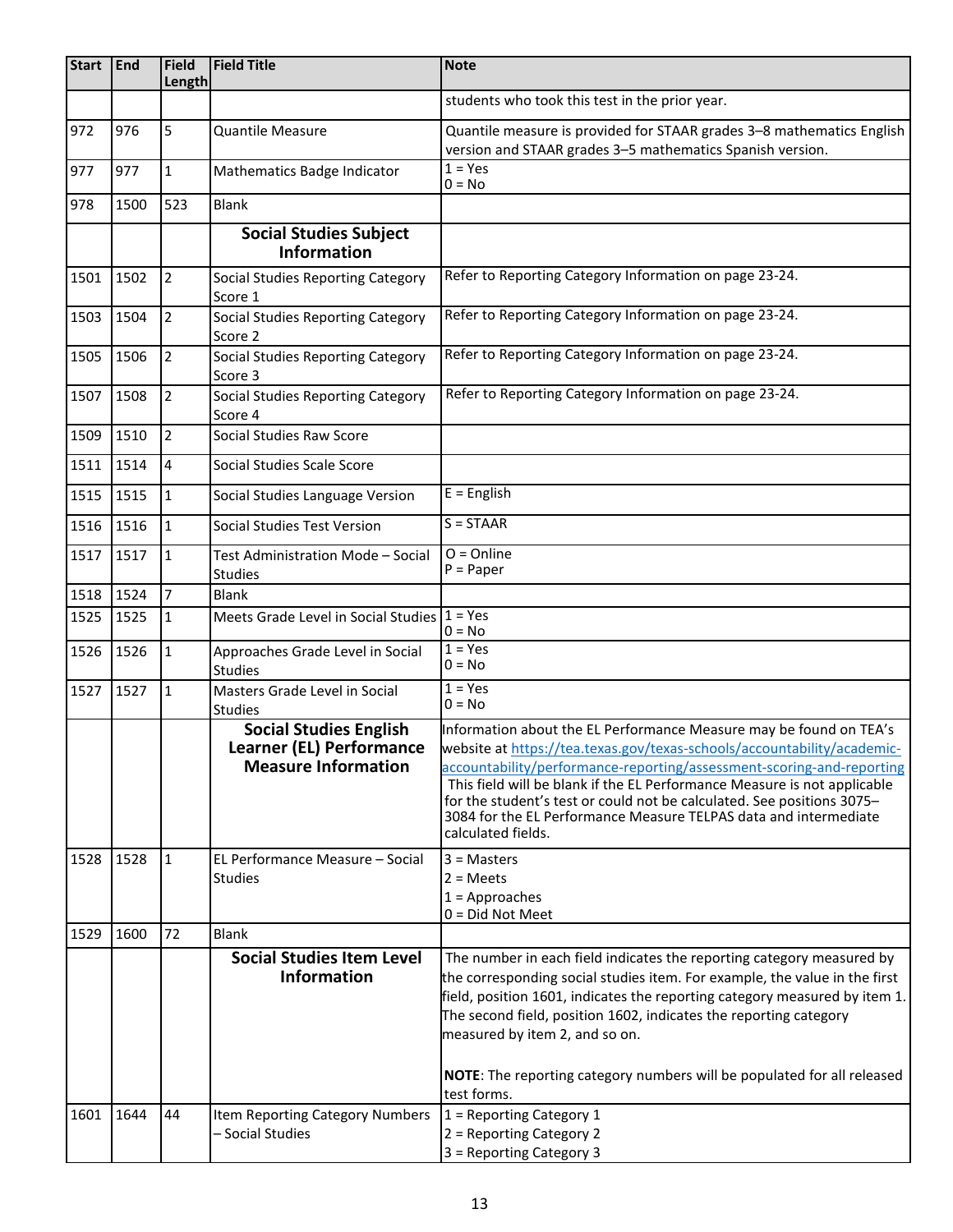| Start End    |              | <b>Field</b><br><b>Length</b> | <b>Field Title</b>                                                                      | <b>Note</b>                                                                                                                                                                                                                                                                                                                                                                                                                                                                                                                               |
|--------------|--------------|-------------------------------|-----------------------------------------------------------------------------------------|-------------------------------------------------------------------------------------------------------------------------------------------------------------------------------------------------------------------------------------------------------------------------------------------------------------------------------------------------------------------------------------------------------------------------------------------------------------------------------------------------------------------------------------------|
|              |              |                               |                                                                                         | 4= Reporting Category 4                                                                                                                                                                                                                                                                                                                                                                                                                                                                                                                   |
| 1645         | 1652         | 8                             | Blank                                                                                   |                                                                                                                                                                                                                                                                                                                                                                                                                                                                                                                                           |
| 1653         | 1696         | 44                            | Item Student Responses - Social<br><b>Studies</b>                                       | The character in each field indicates the student's response to the<br>corresponding social studies item. The student's response to item 1 is in<br>the first field, the student's response to item 2 is in the second field, and<br>so on. Correct responses are indicated by a plus sign (+); an alpha<br>character (A-D) indicates an incorrect response; and an asterisk (*)<br>indicates that the response was left blank or multiple values were<br>gridded.<br>NOTE: The student responses will be populated for all released test |
|              |              |                               |                                                                                         | forms.                                                                                                                                                                                                                                                                                                                                                                                                                                                                                                                                    |
| 1697<br>1705 | 1704<br>1748 | 8<br>44                       | <b>Blank</b><br>Item Correct Responses - Social                                         | The character in each field indicates the correct response to the                                                                                                                                                                                                                                                                                                                                                                                                                                                                         |
|              |              |                               | <b>Studies</b>                                                                          | corresponding social studies item (value = A-D).                                                                                                                                                                                                                                                                                                                                                                                                                                                                                          |
|              |              |                               |                                                                                         | NOTE: The correct responses will be populated for all released test<br>forms.                                                                                                                                                                                                                                                                                                                                                                                                                                                             |
| 1749         | 1756         | 8                             | Blank                                                                                   |                                                                                                                                                                                                                                                                                                                                                                                                                                                                                                                                           |
| 1757         | 1759         | 3                             | Percentile - Social Studies                                                             | The student scored the same or better than this percentage of all Texas<br>students who took this test in the prior year.                                                                                                                                                                                                                                                                                                                                                                                                                 |
| 1760         | 1900         | 141                           | <b>Blank</b>                                                                            |                                                                                                                                                                                                                                                                                                                                                                                                                                                                                                                                           |
|              |              |                               | <b>Science Subject Information</b>                                                      |                                                                                                                                                                                                                                                                                                                                                                                                                                                                                                                                           |
| 1901         | 1902         | $\overline{2}$                | <b>Science Reporting Category 1</b><br>Scores                                           | Refer to Reporting Category Information on page 23-24.                                                                                                                                                                                                                                                                                                                                                                                                                                                                                    |
| 1903         | 1904         | $\overline{2}$                | <b>Science Reporting Category 2</b><br>Scores                                           | Refer to Reporting Category Information on page 23-24.                                                                                                                                                                                                                                                                                                                                                                                                                                                                                    |
| 1905         | 1906         | $\overline{2}$                | <b>Science Reporting Category 3</b><br>Scores                                           | Refer to Reporting Category Information on page 23-24.                                                                                                                                                                                                                                                                                                                                                                                                                                                                                    |
| 1907         | 1908         | $\overline{2}$                | <b>Science Reporting Category 4</b><br>Scores                                           | Refer to Reporting Category Information on page 23-24.                                                                                                                                                                                                                                                                                                                                                                                                                                                                                    |
| 1909         | 1910         | 2                             | <b>Science Raw Score</b>                                                                |                                                                                                                                                                                                                                                                                                                                                                                                                                                                                                                                           |
| 1911         | 1914         | $\overline{4}$                | Science Scale Score                                                                     |                                                                                                                                                                                                                                                                                                                                                                                                                                                                                                                                           |
| 1915         | 1915         | $\mathbf{1}$                  | <b>Science Language Version</b>                                                         | $E =$ English<br>$S =$ Spanish                                                                                                                                                                                                                                                                                                                                                                                                                                                                                                            |
| 1916         | 1916         | $\mathbf{1}$                  | <b>Science Test Version</b>                                                             | $S = STAAR$                                                                                                                                                                                                                                                                                                                                                                                                                                                                                                                               |
| 1917         | 1917         | $\mathbf{1}$                  | Test Administration Mode -<br>Science                                                   | $O = Online$<br>$P = Paper$                                                                                                                                                                                                                                                                                                                                                                                                                                                                                                               |
| 1918         | 1924         | $\overline{7}$                | Blank                                                                                   |                                                                                                                                                                                                                                                                                                                                                                                                                                                                                                                                           |
| 1925         | 1925         | $\mathbf{1}$                  | Meets Grade Level in Science                                                            | $1 = Yes$<br>$0 = No$                                                                                                                                                                                                                                                                                                                                                                                                                                                                                                                     |
| 1926         | 1926         | $\mathbf{1}$                  | Approaches Grade Level in Science                                                       | $1 = Yes$<br>$0 = No$                                                                                                                                                                                                                                                                                                                                                                                                                                                                                                                     |
| 1927         | 1927         | $\mathbf{1}$                  | Masters Grade Level in Science                                                          | $1 = Yes$<br>$0 = No$                                                                                                                                                                                                                                                                                                                                                                                                                                                                                                                     |
|              |              |                               | <b>Science English Learner (EL)</b><br><b>Performance Measure</b><br><b>Information</b> | Information about the EL Performance Measure may be found on TEA's<br>website at https://tea.texas.gov/texas-schools/accountability/academic-<br>accountability/performance-reporting/assessment-scoring-and-reporting<br>This field will be blank if the EL Performance Measure is not applicable<br>for the student's test or could not be calculated. See positions 3075-3084                                                                                                                                                          |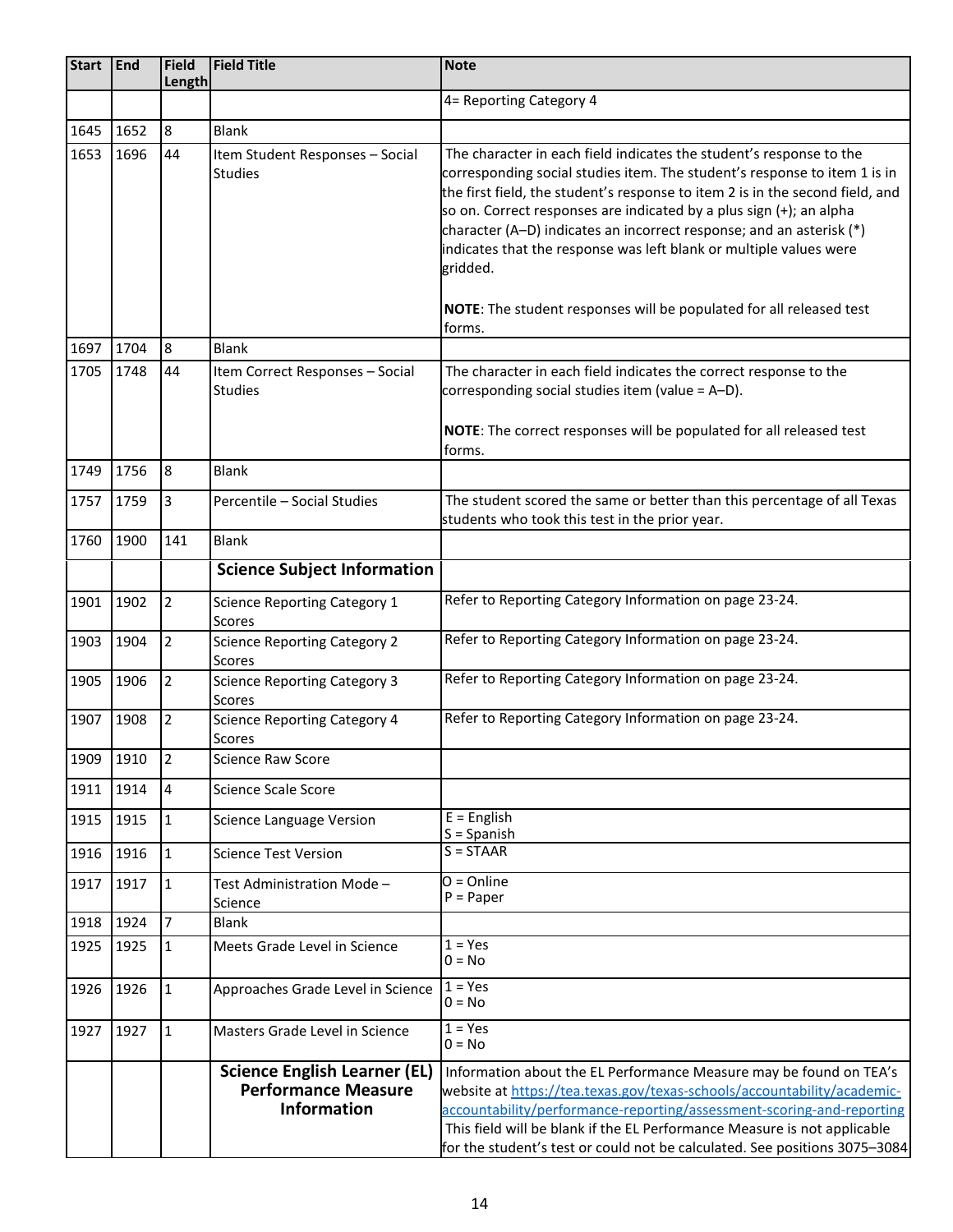| <b>Start</b> | End  | Field<br>Length | <b>Field Title</b>                                                         | <b>Note</b>                                                                                                                                                                                                                                                                                                                                                                                                                                                                                                                                                                                              |  |  |  |  |  |
|--------------|------|-----------------|----------------------------------------------------------------------------|----------------------------------------------------------------------------------------------------------------------------------------------------------------------------------------------------------------------------------------------------------------------------------------------------------------------------------------------------------------------------------------------------------------------------------------------------------------------------------------------------------------------------------------------------------------------------------------------------------|--|--|--|--|--|
|              |      |                 |                                                                            | for the EL Performance Measure TELPAS data and intermediate                                                                                                                                                                                                                                                                                                                                                                                                                                                                                                                                              |  |  |  |  |  |
|              |      |                 |                                                                            | calculated fields.                                                                                                                                                                                                                                                                                                                                                                                                                                                                                                                                                                                       |  |  |  |  |  |
| 1928         | 1928 | 1               | EL Performance Measure – Science $ 3$ = Masters                            | $2 = Meets$<br>$1 =$ Approaches<br>0 = Did Not Meet                                                                                                                                                                                                                                                                                                                                                                                                                                                                                                                                                      |  |  |  |  |  |
| 1929         | 2000 | 72              | <b>Blank</b>                                                               |                                                                                                                                                                                                                                                                                                                                                                                                                                                                                                                                                                                                          |  |  |  |  |  |
|              |      |                 | <b>Science Item Level</b><br><b>Information</b>                            | The number in each field indicates the reporting category measured by<br>the corresponding science item. For example, the value in the first field,<br>position 2001, indicates the reporting category measured by item 1. The<br>second field, position 2002, indicates the reporting category measured by<br>item 2, and so on.<br>NOTE: The reporting category numbers will be populated for all released                                                                                                                                                                                             |  |  |  |  |  |
| 2001         | 2042 | 42              | Item Reporting Category Numbers<br>- Science                               | test forms.<br>1 = Reporting Category 1<br>2 = Reporting Category 2<br>3 = Reporting Category 3<br>4 = Reporting Category 4                                                                                                                                                                                                                                                                                                                                                                                                                                                                              |  |  |  |  |  |
| 2043         | 2054 | 12              | <b>Blank</b>                                                               |                                                                                                                                                                                                                                                                                                                                                                                                                                                                                                                                                                                                          |  |  |  |  |  |
| 2055         | 2096 | 42              | Item Student Responses - Science                                           | The character in each field indicates the student's response to the<br>corresponding science item. The student's response to item 1 is in the<br>first field, the student's response to item 2 is in the second field, and so<br>on. Correct responses are indicated by a plus sign (+); an alpha character<br>(A-D) indicates an incorrect response; and an asterisk (*) indicates that<br>the response was left blank or multiple values were gridded. For any<br>open-ended griddable items, B = incorrect response.<br>NOTE: The student responses will be populated for all released test<br>forms. |  |  |  |  |  |
| 2097         | 2108 | 12              | <b>Blank</b>                                                               |                                                                                                                                                                                                                                                                                                                                                                                                                                                                                                                                                                                                          |  |  |  |  |  |
| 2109         | 2150 | 42              | Item Correct Responses - Science                                           | The character in each field indicates the correct response to the<br>corresponding science item (value = A-D). "A" will be the correct<br>response for any open-ended griddable items.<br>NOTE: The correct responses will be populated for all released test<br>forms.                                                                                                                                                                                                                                                                                                                                  |  |  |  |  |  |
| 2151         | 2162 | 12              | <b>Blank</b>                                                               |                                                                                                                                                                                                                                                                                                                                                                                                                                                                                                                                                                                                          |  |  |  |  |  |
| 2163         | 2165 | 3               | Percentile - Science                                                       | The student scored the same or better than this percentage of all Texas<br>students who took this test in the prior year.                                                                                                                                                                                                                                                                                                                                                                                                                                                                                |  |  |  |  |  |
| 2166         | 2500 | 335             | <b>Blank</b>                                                               |                                                                                                                                                                                                                                                                                                                                                                                                                                                                                                                                                                                                          |  |  |  |  |  |
|              |      |                 | <b>Previous Year Reading</b><br><b>History - Primary</b><br>Administration |                                                                                                                                                                                                                                                                                                                                                                                                                                                                                                                                                                                                          |  |  |  |  |  |
| 2501         | 2509 | 9               | County-District-Campus Number                                              |                                                                                                                                                                                                                                                                                                                                                                                                                                                                                                                                                                                                          |  |  |  |  |  |
| 2510         | 2510 | 1               | Language Version                                                           | $E =$ English<br>$S =$ Spanish                                                                                                                                                                                                                                                                                                                                                                                                                                                                                                                                                                           |  |  |  |  |  |
| 2511         | 2511 | I1              | <b>Test Version</b>                                                        | $S = STAAR$                                                                                                                                                                                                                                                                                                                                                                                                                                                                                                                                                                                              |  |  |  |  |  |
| 2512         | 2512 | I1              | Score Code                                                                 |                                                                                                                                                                                                                                                                                                                                                                                                                                                                                                                                                                                                          |  |  |  |  |  |
| 2513         | 2513 | 1               | Approaches Grade Level                                                     | $1 = Yes$<br>$0 = No$                                                                                                                                                                                                                                                                                                                                                                                                                                                                                                                                                                                    |  |  |  |  |  |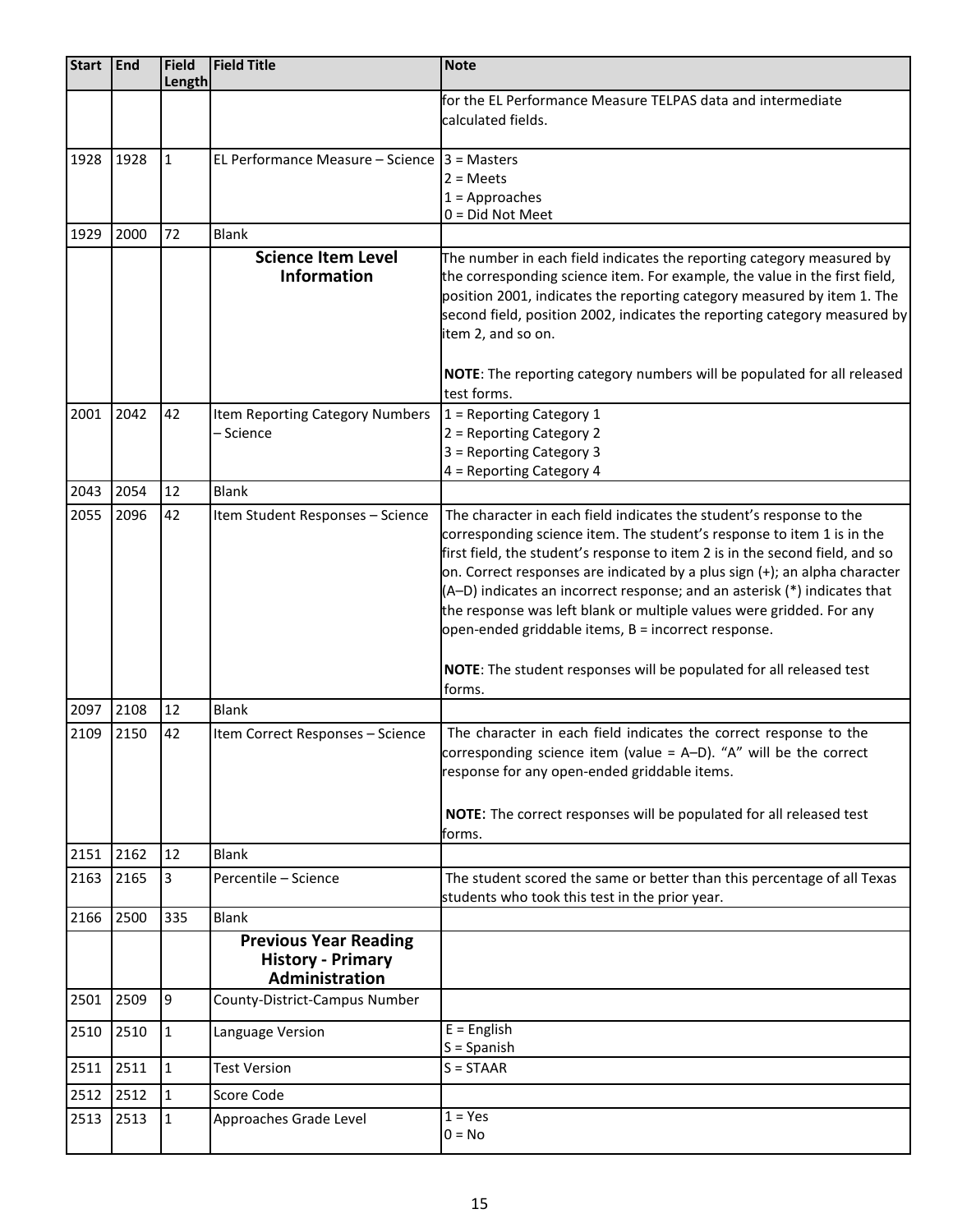| <b>Start</b> | End  | <b>Field</b><br>Length | <b>Field Title</b>                                                             | <b>Note</b>                          |
|--------------|------|------------------------|--------------------------------------------------------------------------------|--------------------------------------|
| 2514         | 2514 | $\overline{1}$         | Masters Grade Level                                                            | $1 = Yes$                            |
|              |      |                        |                                                                                | $0 = No$                             |
| 2515         | 2518 | $\overline{4}$         | Scale Score                                                                    |                                      |
| 2519         | 2520 | 2                      | <b>Tested Grade</b>                                                            | 05,08                                |
| 2521         | 2522 | $\overline{2}$         | <b>Enrolled Grade</b>                                                          | 04, 05, 06, 07, 08                   |
| 2523         | 2523 | $\mathbf{1}$           | <b>STAAR Progress Measure</b>                                                  | $2 = Accelerated$                    |
|              |      |                        |                                                                                | $1 =$ Expected<br>$0 =$ Limited      |
| 2524         | 2524 | 1                      | <b>EL Performance Measure</b>                                                  | $3 = Masters$                        |
|              |      |                        |                                                                                | $2 = Meets$                          |
|              |      |                        |                                                                                | $1 =$ Approaches                     |
|              |      |                        |                                                                                | $0 = Did Not Meet$                   |
| 2525         | 2529 | 5                      | Lexile Measure                                                                 |                                      |
| 2530         | 2530 | 1                      | Meets Grade Level                                                              | $1 = Yes$<br>$0 = No$                |
|              |      |                        | <b>Previous Year Reading</b><br>History - Spring                               |                                      |
|              |      |                        | Administration                                                                 |                                      |
| 2531         | 2539 | 9                      | County-District-Campus Number                                                  |                                      |
| 2540         | 2540 | $\overline{1}$         | Language Version                                                               | $E =$ English<br>$S =$ Spanish       |
| 2541         | 2541 | 1                      | <b>Test Version</b>                                                            | $S = STAAR$                          |
| 2542         | 2542 | 1                      | Score Code                                                                     |                                      |
| 2543         | 2543 | $\vert$ 1              | Approaches Grade Level                                                         | $1 = Yes$<br>$0 = No$                |
| 2544         | 2544 | $\mathbf{1}$           | <b>Masters Grade Level</b>                                                     | $1 = Yes$<br>$0 = No$                |
| 2545         | 2548 | 4                      | Scale Score                                                                    |                                      |
| 2549         | 2550 | $\overline{2}$         | <b>Tested Grade</b>                                                            | 03, 04, 06, 07                       |
| 2551         | 2552 | $\vert$ 2              | <b>Enrolled Grade</b>                                                          | 02, 03, 04, 05, 06, 07, 08           |
| 2553         | 2553 | 11                     | <b>Blank</b>                                                                   |                                      |
| 2554         | 2554 | 1                      | <b>STAAR Progress Measure</b>                                                  | $2 = Accelerated$                    |
|              |      |                        |                                                                                | $1 =$ Expected<br>$0 =$ Limited      |
| 2555         | 2555 | 1                      | <b>EL Performance Measure</b>                                                  | $3 = Masters$                        |
|              |      |                        |                                                                                | $2 = Meets$                          |
|              |      |                        |                                                                                | $1 =$ Approaches<br>0 = Did Not Meet |
| 2556         | 2560 | 5                      | Lexile Measure                                                                 |                                      |
| 2561         | 2620 | 60                     | <b>Blank</b>                                                                   |                                      |
|              |      |                        | <b>Previous Year Mathematics</b><br><b>History - Primary</b><br>Administration |                                      |
| 2621         | 2629 | 9                      | County-District-Campus Number                                                  |                                      |
| 2630         | 2630 | $\vert$ 1              | Language Version                                                               | $E =$ English<br>$S =$ Spanish       |
| 2631         | 2631 | 1                      | <b>Test Version</b>                                                            | $S = STAAR$                          |
| 2632         | 2632 | 1                      | Score Code                                                                     |                                      |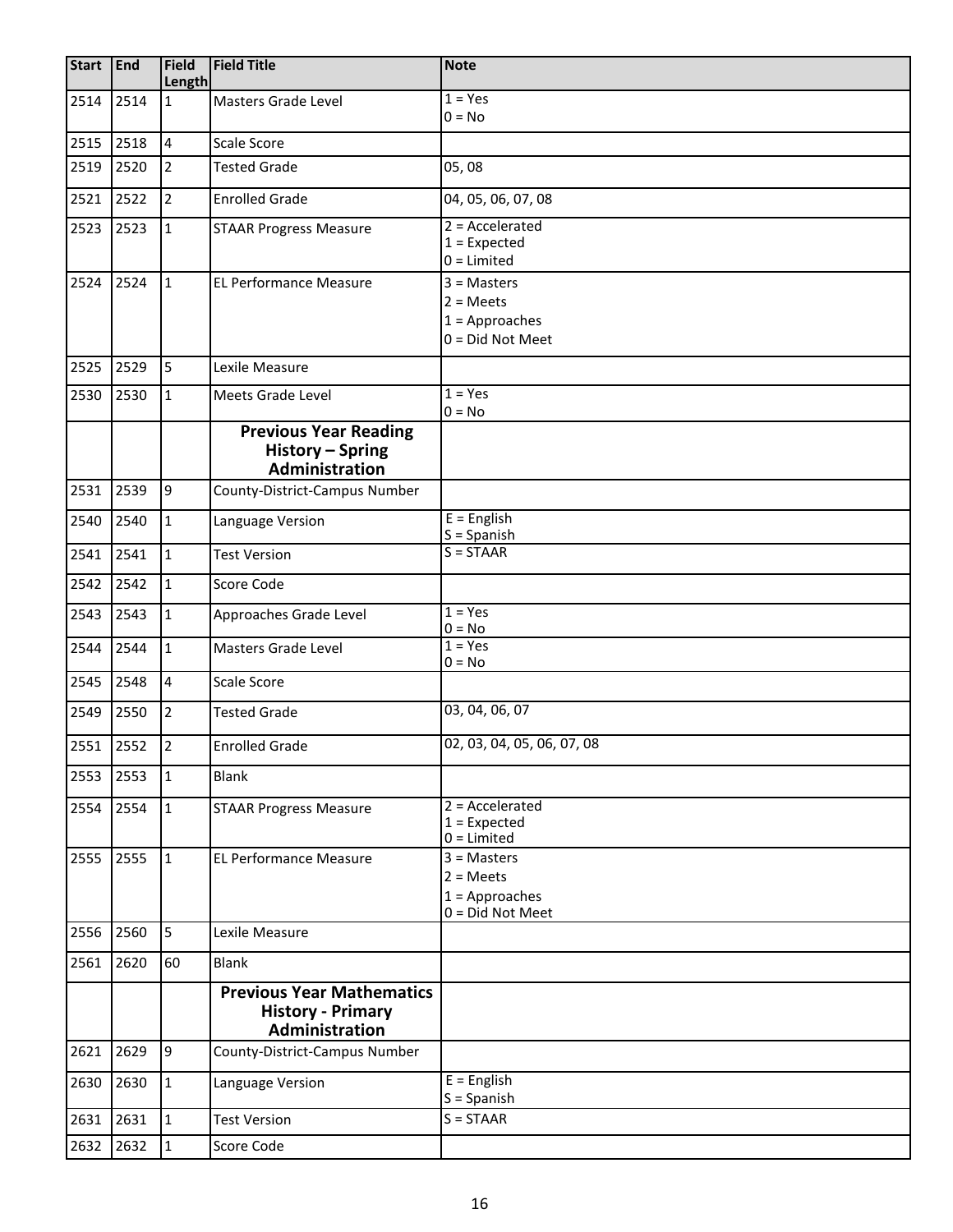| <b>Start</b> | End  | <b>Field</b><br>Length | <b>Field Title</b>                                              | <b>Note</b>                                          |  |  |
|--------------|------|------------------------|-----------------------------------------------------------------|------------------------------------------------------|--|--|
| 2633         | 2633 | $\mathbf{1}$           | Approaches Grade Level                                          | $1 = Yes$                                            |  |  |
|              |      |                        |                                                                 | $0 = No$                                             |  |  |
| 2634         | 2634 | $\mathbf{1}$           | Masters Grade Level                                             | $1 = Yes$                                            |  |  |
|              |      |                        |                                                                 | $0 = No$                                             |  |  |
| 2635         | 2638 | $\overline{4}$         | Scale Score                                                     |                                                      |  |  |
| 2639         | 2640 | $\overline{2}$         | <b>Tested Grade</b>                                             | 05,08                                                |  |  |
| 2641         | 2642 | $\overline{2}$         | <b>Enrolled Grade</b>                                           | 04, 05, 06, 07, 08                                   |  |  |
| 2643         | 2643 | $\mathbf{1}$           | <b>STAAR Progress Measure</b>                                   | $2 = Accelerated$                                    |  |  |
|              |      |                        |                                                                 | $1 =$ Expected<br>$0 =$ Limited                      |  |  |
| 2644         | 2644 | $\mathbf{1}$           | <b>EL Performance Measure</b>                                   | $3 =$ Masters                                        |  |  |
|              |      |                        |                                                                 | $2 = Meets$                                          |  |  |
|              |      |                        |                                                                 | $1 =$ Approaches                                     |  |  |
|              |      |                        |                                                                 | $0 = Did Not Meet$                                   |  |  |
| 2645         | 2645 | $\mathbf{1}$           | Meets Grade Level                                               | $1 = Yes$                                            |  |  |
|              |      |                        |                                                                 | $0 = No$                                             |  |  |
| 2646         | 2650 | 5                      | Quantile Measure                                                |                                                      |  |  |
|              |      |                        | <b>Previous Year Mathematics</b><br><b>History - Spring</b>     |                                                      |  |  |
|              |      |                        | Administration                                                  |                                                      |  |  |
| 2651         | 2659 | 9                      | County-District-Campus Number                                   |                                                      |  |  |
| 2660         | 2660 | $\mathbf{1}$           | Language Version                                                | $E =$ English<br>$S =$ Spanish                       |  |  |
| 2661         | 2661 | $\mathbf{1}$           | <b>Test Version</b>                                             | $S = STAAR$                                          |  |  |
| 2662         | 2662 | $\mathbf{1}$           | Score Code                                                      |                                                      |  |  |
| 2663         | 2663 | $\mathbf{1}$           | Approaches Grade Level                                          | $1 = Yes$<br>$0 = No$                                |  |  |
| 2664         | 2664 | $\mathbf{1}$           | Masters Grade Level                                             | $1 = Yes$<br>$0 = No$                                |  |  |
| 2665         | 2668 | $\overline{4}$         | <b>Scale Score</b>                                              |                                                      |  |  |
| 2669         | 2670 | $\vert$ 2              | <b>Tested Grade</b>                                             | 03, 04, 06, 07                                       |  |  |
| 2671         | 2672 | $\overline{2}$         | <b>Enrolled Grade</b>                                           | 02, 03, 04, 05, 06, 07, 08                           |  |  |
| 2673         | 2673 | $\mathbf{1}$           | <b>Blank</b>                                                    |                                                      |  |  |
| 2674         | 2674 | $\mathbf{1}$           | <b>STAAR Progress Measure</b>                                   | $2 = Accelerated$<br>$1 =$ Expected<br>$0 =$ Limited |  |  |
| 2675         | 2675 | $\mathbf{1}$           | Meets Grade Level                                               | $1 = Yes$<br>$0 = No$                                |  |  |
| 2676         | 2680 | 5                      | Quantile Measure                                                |                                                      |  |  |
| 2681         | 2740 | 60                     | <b>Blank</b>                                                    |                                                      |  |  |
|              |      |                        | <b>Previous Year Writing History</b><br>- Spring Administration |                                                      |  |  |
| 2741         | 2749 | 9                      | County-District-Campus Number                                   |                                                      |  |  |
| 2750         | 2750 | $\vert$ 1              | Language Version                                                | $E =$ English<br>$S =$ Spanish                       |  |  |
| 2751         | 2751 | $\overline{1}$         | <b>Test Version</b>                                             | $S = STAAR$                                          |  |  |
| 2752         | 2752 | $\vert$ 1              | Score Code                                                      |                                                      |  |  |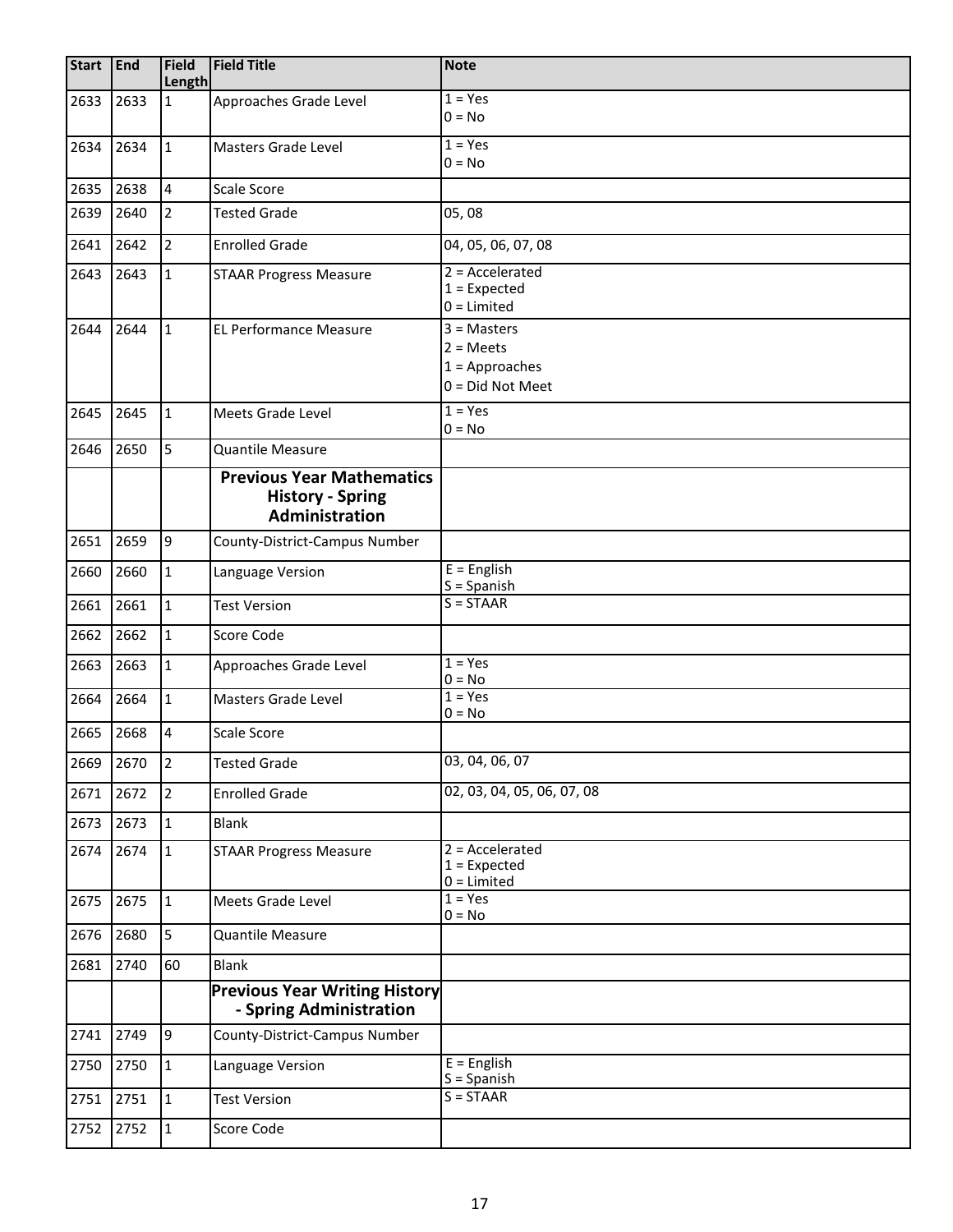| <b>Start</b> | <b>End</b> | <b>Field</b><br>Length | <b>Field Title</b>                                                        | <b>Note</b>                                                          |  |  |
|--------------|------------|------------------------|---------------------------------------------------------------------------|----------------------------------------------------------------------|--|--|
| 2753         | 2753       | $\mathbf{1}$           | Approaches Grade Level                                                    | $1 = Yes$<br>$0 = No$                                                |  |  |
| 2754         | 2754       | $\overline{1}$         | Masters Grade Level                                                       | $1 = Yes$<br>$0 = No$                                                |  |  |
| 2755         | 2758       | $\overline{4}$         | Scale Score                                                               |                                                                      |  |  |
| 2759         | 2760       | $\overline{2}$         | <b>Tested Grade</b>                                                       | 04,07                                                                |  |  |
| 2761         | 2762       | $\overline{2}$         | <b>Enrolled Grade</b>                                                     | 02, 03, 04, 05, 06, 07, 08                                           |  |  |
| 2763         | 2763       | $\mathbf{1}$           | Meets Grade Level                                                         | $1 = Yes$<br>$0 = No$                                                |  |  |
| 2764         | 2764       | $\mathbf{1}$           | <b>EL Performance Measure</b>                                             | $3 = Masters$<br>$2 = Meets$<br>$1 =$ Approaches<br>0 = Did Not Meet |  |  |
| 2765         | 2770       | 6                      | Blank                                                                     |                                                                      |  |  |
|              |            |                        | <b>Previous Year Social Studies</b><br>History - Spring<br>Administration |                                                                      |  |  |
| 2771         | 2779       | 9                      | County-District-Campus Number                                             |                                                                      |  |  |
| 2780         | 2780       | $\mathbf{1}$           | Language Version                                                          | $E =$ English                                                        |  |  |
| 2781         | 2781       | $\mathbf{1}$           | <b>Test Version</b>                                                       | $S = STAAR$                                                          |  |  |
| 2782         | 2782       | $\vert$ 1              | Score Code                                                                |                                                                      |  |  |
| 2783         | 2783       | $\mathbf 1$            | Approaches Grade Level                                                    | $1 = Yes$<br>$0 = No$                                                |  |  |
| 2784         | 2784       | $\overline{1}$         | Masters Grade Level                                                       | $1 = Yes$<br>$0 = No$                                                |  |  |
| 2785         | 2788       | $\overline{4}$         | <b>Scale Score</b>                                                        |                                                                      |  |  |
| 2789         | 2790       | $\overline{2}$         | <b>Tested Grade</b>                                                       | 08                                                                   |  |  |
| 2791         | 2792       | $\overline{2}$         | <b>Enrolled Grade</b>                                                     | 03, 04, 05, 06, 07, 08                                               |  |  |
|              | 2793 2793  | 1                      | Meets Grade Level                                                         | $1 = Yes$<br>$0 = No$                                                |  |  |
| 2794         | 2794       | 1                      | <b>EL Performance Measure</b>                                             | $3 =$ Masters<br>$2 = Meets$<br>$1 =$ Approaches<br>0 = Did Not Meet |  |  |
| 2795         | 2800       | 6                      | <b>Blank</b>                                                              |                                                                      |  |  |
|              |            |                        | <b>Previous Year Science</b><br>History - Spring<br>Administration        |                                                                      |  |  |
| 2801         | 2809       | 9                      | County-District-Campus Number                                             |                                                                      |  |  |
| 2810         | 2810       | $\mathbf{1}$           | Language Version                                                          | $E =$ English<br>$S =$ Spanish                                       |  |  |
| 2811         | 2811       | $\vert$ 1              | <b>Test Version</b>                                                       | $S = STAAR$                                                          |  |  |
| 2812         | 2812       | $\overline{1}$         | Score Code                                                                |                                                                      |  |  |
| 2813         | 2813       | $\mathbf{1}$           | Approaches Grade Level                                                    | $1 = Yes$<br>$0 = No$                                                |  |  |
| 2814         | 2814       | $\mathbf{1}$           | Masters Grade Level                                                       | $1 = Yes$<br>$0 = No$                                                |  |  |
| 2815         | 2818       | $\overline{4}$         | <b>Scale Score</b>                                                        |                                                                      |  |  |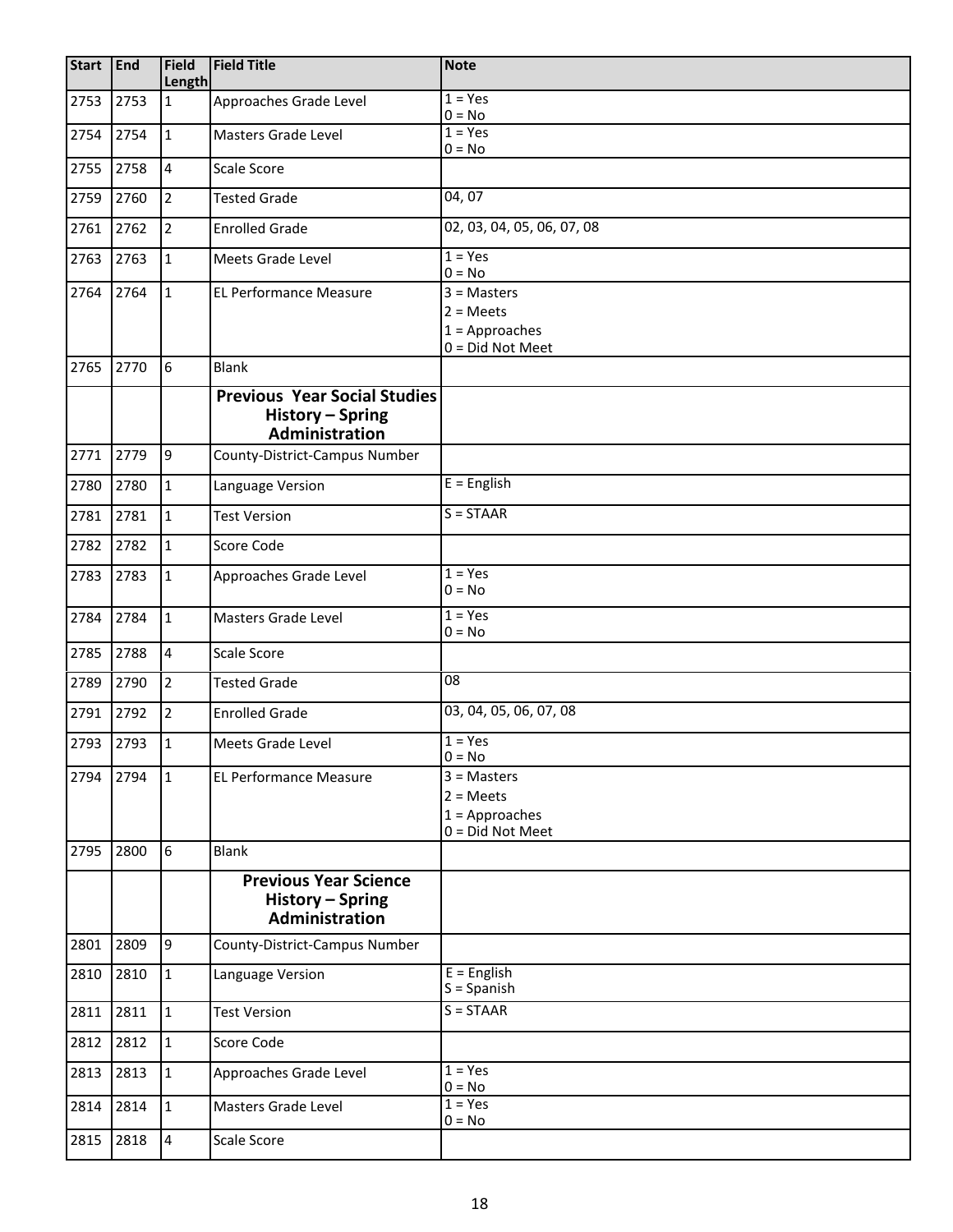| <b>Start</b> | <b>End</b> | <b>Field</b><br>Length | <b>Field Title</b>                                                                                                                                                           | <b>Note</b>                                                                                                                                                                                                                                                                                                                                                                                                                                                                                                                            |
|--------------|------------|------------------------|------------------------------------------------------------------------------------------------------------------------------------------------------------------------------|----------------------------------------------------------------------------------------------------------------------------------------------------------------------------------------------------------------------------------------------------------------------------------------------------------------------------------------------------------------------------------------------------------------------------------------------------------------------------------------------------------------------------------------|
| 2819         | 2820       | $\overline{2}$         | <b>Tested Grade</b>                                                                                                                                                          | 05,08                                                                                                                                                                                                                                                                                                                                                                                                                                                                                                                                  |
| 2821         | 2822       | $\overline{2}$         | <b>Enrolled Grade</b>                                                                                                                                                        | 04, 05, 06, 07, 08                                                                                                                                                                                                                                                                                                                                                                                                                                                                                                                     |
| 2823         | 2823       | $\mathbf{1}$           | Meets Grade Level                                                                                                                                                            | $1 = Yes$<br>$0 = No$                                                                                                                                                                                                                                                                                                                                                                                                                                                                                                                  |
| 2824         | 2824       | $\mathbf{1}$           | <b>EL Performance Measure</b>                                                                                                                                                | $3 =$ Masters                                                                                                                                                                                                                                                                                                                                                                                                                                                                                                                          |
|              |            |                        |                                                                                                                                                                              | $2 = Meets$                                                                                                                                                                                                                                                                                                                                                                                                                                                                                                                            |
|              |            |                        |                                                                                                                                                                              | $1 =$ Approaches<br>$0 = Did Not Meet$                                                                                                                                                                                                                                                                                                                                                                                                                                                                                                 |
| 2825         | 2839       | 15                     | <b>Blank</b>                                                                                                                                                                 |                                                                                                                                                                                                                                                                                                                                                                                                                                                                                                                                        |
|              |            |                        | <b>Previous Year History</b><br><b>Additional Data</b>                                                                                                                       |                                                                                                                                                                                                                                                                                                                                                                                                                                                                                                                                        |
| 2840         | 2840       | 11                     | Meets Grade Level - Reading                                                                                                                                                  | $1 = Yes$<br>$0 = No$                                                                                                                                                                                                                                                                                                                                                                                                                                                                                                                  |
| 2841         | 2841       | 11                     | EL Performance Measure -                                                                                                                                                     | $3 =$ Masters                                                                                                                                                                                                                                                                                                                                                                                                                                                                                                                          |
|              |            |                        | Mathematics                                                                                                                                                                  | $2 = Meets$                                                                                                                                                                                                                                                                                                                                                                                                                                                                                                                            |
|              |            |                        |                                                                                                                                                                              | $1 =$ Approaches<br>$0 = Did Not Meet$                                                                                                                                                                                                                                                                                                                                                                                                                                                                                                 |
| 2842         | 2900       | 59                     | <b>Blank</b>                                                                                                                                                                 |                                                                                                                                                                                                                                                                                                                                                                                                                                                                                                                                        |
|              |            |                        | <b>Lexile Measure History</b>                                                                                                                                                |                                                                                                                                                                                                                                                                                                                                                                                                                                                                                                                                        |
| 2901         | 2905       | 5                      | Lexile Measure Grade 3                                                                                                                                                       |                                                                                                                                                                                                                                                                                                                                                                                                                                                                                                                                        |
| 2906         | 2910       | 5                      | Lexile Measure Grade 4                                                                                                                                                       |                                                                                                                                                                                                                                                                                                                                                                                                                                                                                                                                        |
| 2911         | 2915       | I5                     | Lexile Measure Grade 5                                                                                                                                                       |                                                                                                                                                                                                                                                                                                                                                                                                                                                                                                                                        |
| 2916         | 2920       | 5                      | Lexile Measure Grade 6                                                                                                                                                       |                                                                                                                                                                                                                                                                                                                                                                                                                                                                                                                                        |
| 2921         | 2925       | l5                     | Lexile Measure Grade 7                                                                                                                                                       |                                                                                                                                                                                                                                                                                                                                                                                                                                                                                                                                        |
| 2926         | 2930       | 5                      | Lexile Measure Grade 8                                                                                                                                                       |                                                                                                                                                                                                                                                                                                                                                                                                                                                                                                                                        |
| 2931         | 2955       | 25                     | <b>Blank</b>                                                                                                                                                                 |                                                                                                                                                                                                                                                                                                                                                                                                                                                                                                                                        |
|              |            |                        | <b>Quantile Measure History</b>                                                                                                                                              |                                                                                                                                                                                                                                                                                                                                                                                                                                                                                                                                        |
| 2956         | 2960       | 5                      | Quantile Measure Grade 3                                                                                                                                                     |                                                                                                                                                                                                                                                                                                                                                                                                                                                                                                                                        |
| 2961         | 2965       | 5                      | Quantile Measure Grade 4                                                                                                                                                     |                                                                                                                                                                                                                                                                                                                                                                                                                                                                                                                                        |
| 2966         | 2970       | 5                      | Quantile Measure Grade 5                                                                                                                                                     |                                                                                                                                                                                                                                                                                                                                                                                                                                                                                                                                        |
| 2971         | 2975       | l5                     | Quantile Measure Grade 6                                                                                                                                                     |                                                                                                                                                                                                                                                                                                                                                                                                                                                                                                                                        |
| 2976         | 2980       | 5                      | Quantile Measure Grade 7                                                                                                                                                     |                                                                                                                                                                                                                                                                                                                                                                                                                                                                                                                                        |
| 2981         | 2985       | 5                      | Quantile Measure Grade 8                                                                                                                                                     |                                                                                                                                                                                                                                                                                                                                                                                                                                                                                                                                        |
| 2986         | 3074       | 89                     | <b>Blank</b>                                                                                                                                                                 |                                                                                                                                                                                                                                                                                                                                                                                                                                                                                                                                        |
| 3075         | 3075       | 11                     | <b>TELPAS Data and Calculated</b><br><b>Fields for EL Performance</b><br><b>Measure Reporting and/or</b><br><b>Accountability Reporting</b><br>EL Performance Measure (ELPM) | For the EL Performance Measure beginning with the spring 2019<br>administration, the following calculated and TELPAS data required to<br>determine the EL Performance Measure or accountability reporting, are<br>only supplied if the student is classified as a current Emergent Bilingual<br>(Emergent Bilingual Indicator Code = 'C') and is in the second year in a<br>U.S. school (Years in U.S. Schools = 2). One or more of these fields will be<br>blank if the applicable TELPAS data cannot be found.<br>$1 = 1$ -Year Plan |
|              |            |                        | Plan                                                                                                                                                                         | $2 = 2$ -Year Plan<br>$3 = 3$ -Year Plan<br>$4 = 4$ -Year Plan                                                                                                                                                                                                                                                                                                                                                                                                                                                                         |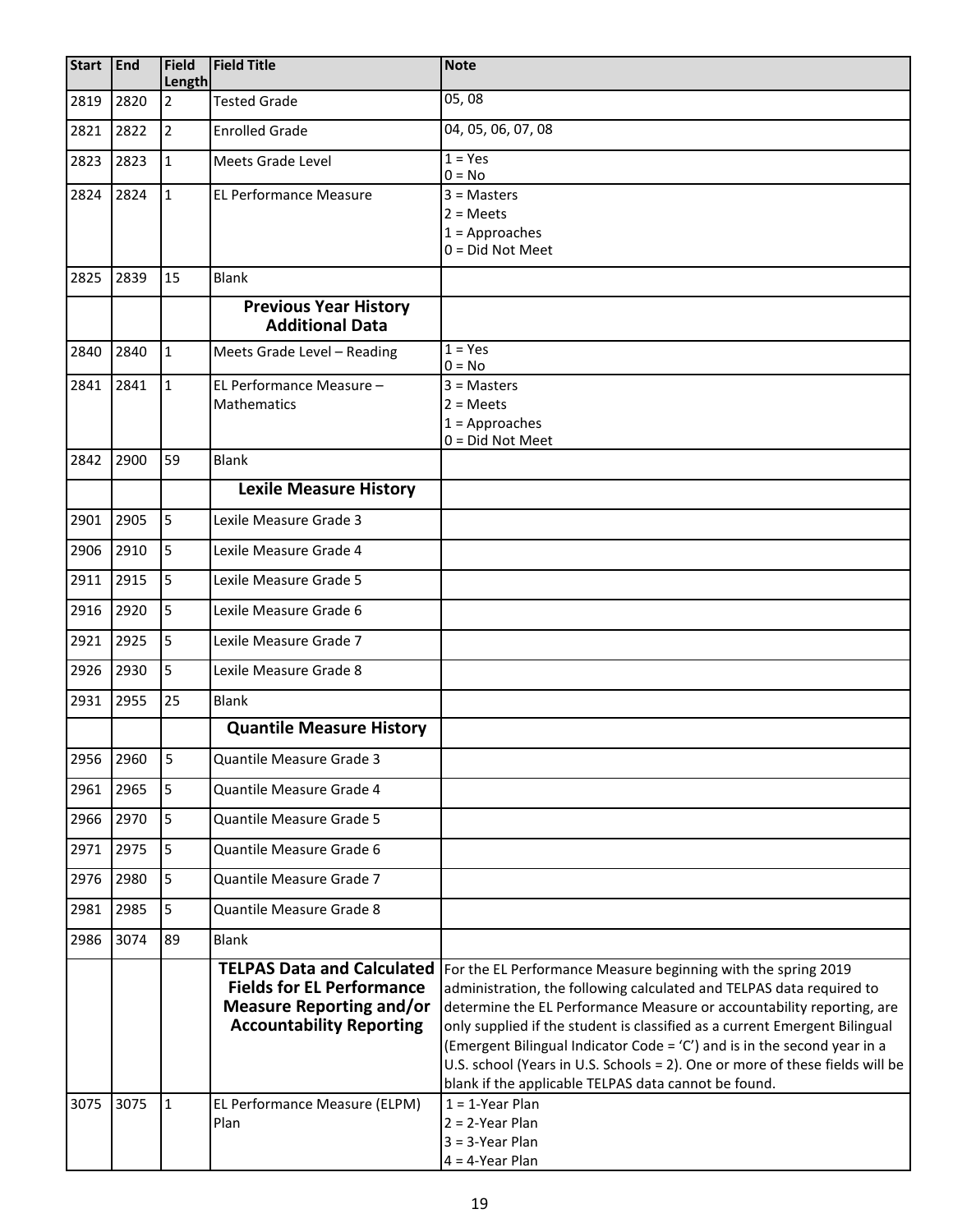| <b>Start</b> | End  | <b>Field</b><br><b>Length</b> | <b>Field Title</b>                                          | <b>Note</b>                                                                                                                                                  |  |  |  |  |
|--------------|------|-------------------------------|-------------------------------------------------------------|--------------------------------------------------------------------------------------------------------------------------------------------------------------|--|--|--|--|
|              |      |                               |                                                             | $5 = 5$ -Year Plan                                                                                                                                           |  |  |  |  |
| 3076         | 3079 | 4                             | Year ELPM Plan Determined                                   | 2019, 2020, 2021, 2022                                                                                                                                       |  |  |  |  |
|              |      |                               |                                                             |                                                                                                                                                              |  |  |  |  |
| 3080         | 3080 | $\mathbf{1}$                  | Plan-Year TELPAS Composite Rating $0 = No$ Rating Available |                                                                                                                                                              |  |  |  |  |
|              |      |                               |                                                             | $1 =$ Beginning                                                                                                                                              |  |  |  |  |
|              |      |                               |                                                             | $2 = Internet$                                                                                                                                               |  |  |  |  |
|              |      |                               |                                                             | $3 =$ Advanced                                                                                                                                               |  |  |  |  |
|              |      |                               |                                                             | $4 =$ Advanced High                                                                                                                                          |  |  |  |  |
| 3081         | 3081 | $\mathbf{1}$                  | Current Year TELPAS Years in U.S.                           | $1 =$ First enrolled in U.S. schools during part or all of the current school                                                                                |  |  |  |  |
|              |      |                               | Schools (Grades 1-12)                                       | year                                                                                                                                                         |  |  |  |  |
|              |      |                               |                                                             | $2$ = Has been enrolled in U.S. schools for all or part(s) of 2 school years                                                                                 |  |  |  |  |
|              |      |                               |                                                             | $3$ = Has been enrolled in U.S. schools for all or part(s) of 3 school years                                                                                 |  |  |  |  |
|              |      |                               |                                                             | $4$ = Has been enrolled in U.S. schools for all or part(s) of 4 school years                                                                                 |  |  |  |  |
|              |      |                               |                                                             | $5$ = Has been enrolled in U.S. schools for all or part(s) of 5 school years<br>$6$ = Has been enrolled in U.S. schools for all or part(s) of 6 school years |  |  |  |  |
| 3082         | 3082 | $\mathbf{1}$                  | <b>Current Year TELPAS Parental</b>                         | $1 = Yes$                                                                                                                                                    |  |  |  |  |
|              |      |                               | Denial                                                      | $0 = No$                                                                                                                                                     |  |  |  |  |
| 3083         | 3083 | $\mathbf{1}$                  | <b>Current Year TELPAS Unschooled</b>                       | $1 = Yes$                                                                                                                                                    |  |  |  |  |
|              |      |                               | Asylee/Refugee                                              | $0 = No$                                                                                                                                                     |  |  |  |  |
| 3084         | 3084 | $\mathbf{1}$                  | <b>Current Year TELPAS Students with</b>                    | $1 = Yes$                                                                                                                                                    |  |  |  |  |
|              |      |                               | Interrupted Formal Education (SIFE) $0 = No$                |                                                                                                                                                              |  |  |  |  |
| 3085         | 3099 | 15                            | <b>Blank</b>                                                |                                                                                                                                                              |  |  |  |  |
|              |      |                               | <b>Algebra I Test Information</b>                           |                                                                                                                                                              |  |  |  |  |
| 3100         | 3100 | $\mathbf 1$                   | Score Code                                                  | $A = Absent,$                                                                                                                                                |  |  |  |  |
|              |      |                               |                                                             | O = Other (e.g., illness during testing, testing irregularity),                                                                                              |  |  |  |  |
|              |      |                               |                                                             | $S = Score$                                                                                                                                                  |  |  |  |  |
| 3101         | 3101 | $\mathbf{1}$                  | <b>Test Version</b>                                         | $S = STAAR$                                                                                                                                                  |  |  |  |  |
| 3102         | 3103 | $\overline{2}$                | Algebra I Reporting Category 1 Raw                          |                                                                                                                                                              |  |  |  |  |
|              |      |                               | Score                                                       |                                                                                                                                                              |  |  |  |  |
| 3104         | 3105 | $\overline{2}$                | Algebra I Reporting Category 2 Raw                          |                                                                                                                                                              |  |  |  |  |
| 3106         | 3107 | $\overline{2}$                | Score<br>Algebra I Reporting Category 3 Raw                 |                                                                                                                                                              |  |  |  |  |
|              |      |                               | Score                                                       |                                                                                                                                                              |  |  |  |  |
| 3108         | 3109 | $\overline{2}$                | Algebra I Reporting Category 4 Raw                          |                                                                                                                                                              |  |  |  |  |
|              |      |                               | Score                                                       |                                                                                                                                                              |  |  |  |  |
| 3110         | 3111 | $\overline{2}$                | Algebra I Reporting Category 5 Raw<br>Score                 |                                                                                                                                                              |  |  |  |  |
| 3112         | 3113 | $\overline{2}$                | <b>Blank</b>                                                |                                                                                                                                                              |  |  |  |  |
| 3114         | 3115 | $\overline{2}$                | Raw Score                                                   |                                                                                                                                                              |  |  |  |  |
| 3116         | 3119 | $\overline{4}$                | Scale Score                                                 |                                                                                                                                                              |  |  |  |  |
| 3120         | 3120 | $\mathbf{1}$                  | Approaches Grade Level                                      | $1 = Yes$<br>$0 = No$                                                                                                                                        |  |  |  |  |
| 3121         | 3121 | $\overline{1}$                | Meets Grade Level                                           | $1 = Yes$                                                                                                                                                    |  |  |  |  |
|              |      |                               |                                                             | $0 = No$                                                                                                                                                     |  |  |  |  |
| 3122         | 3122 | $\overline{1}$                | Masters Grade Level                                         | $1 = Yes$                                                                                                                                                    |  |  |  |  |
|              |      |                               |                                                             | $0 = No$                                                                                                                                                     |  |  |  |  |
| 3123         | 3123 | $\overline{1}$                | <b>STAAR Progress Measure</b>                               | $2 = Accelerated$<br>$1 =$ Expected                                                                                                                          |  |  |  |  |
|              |      |                               |                                                             | $0 =$ Limited                                                                                                                                                |  |  |  |  |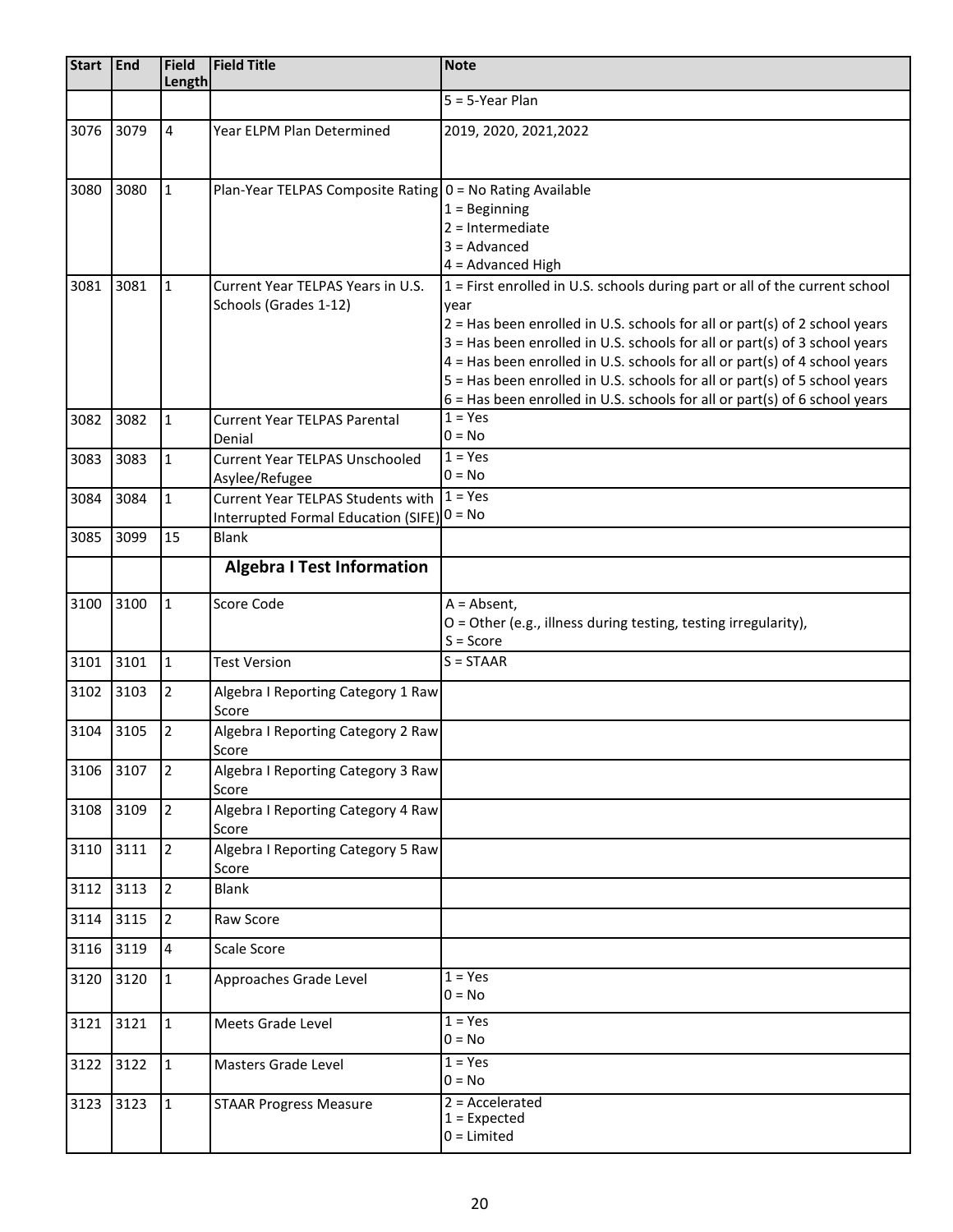| <b>Start</b> | End  | Field<br><b>Length</b> | <b>Field Title</b>                                | <b>Note</b>                                                                                                                                                                                                                                                                             |
|--------------|------|------------------------|---------------------------------------------------|-----------------------------------------------------------------------------------------------------------------------------------------------------------------------------------------------------------------------------------------------------------------------------------------|
| 3124         | 3126 | 3                      | Percentile                                        |                                                                                                                                                                                                                                                                                         |
| 3127         | 3131 | 5                      | <b>Quantile Measure</b>                           |                                                                                                                                                                                                                                                                                         |
| 3132         | 3132 | $\mathbf{1}$           | <b>Test Information Indicator</b>                 | $1 =$ Online test without embedded supports<br>2 = Online test with embedded supports<br>3 = Paper test with embedded supports<br>0 = Paper test without embedded support                                                                                                               |
| 3133         | 3135 | 3                      | <b>Blank</b>                                      |                                                                                                                                                                                                                                                                                         |
|              |      |                        | <b>Crisis Codes</b>                               |                                                                                                                                                                                                                                                                                         |
| 3136         | 3138 | $\overline{3}$         | TSDS PEIMS Crisis Code 1                          | 000 = Student Was Not Affected By A Health Or Weather Related Crisis                                                                                                                                                                                                                    |
| 3139         | 3141 | $\overline{3}$         | <b>TSDS PEIMS Crisis Code 2</b>                   | 000 = Student Was Not Affected By A Health Or Weather Related Crisis                                                                                                                                                                                                                    |
| 3142         | 3144 | $\overline{3}$         | TSDS PEIMS Crisis Code 3                          | 000 = Student Was Not Affected By A Health Or Weather Related Crisis                                                                                                                                                                                                                    |
|              |      |                        | Reference                                         |                                                                                                                                                                                                                                                                                         |
| 3145         | 3153 | 9                      | Test Result ID - Reading                          |                                                                                                                                                                                                                                                                                         |
| 3154         | 3162 | 9                      | Test Result ID - Mathematics                      |                                                                                                                                                                                                                                                                                         |
| 3163         | 3171 | 9                      | Test Result ID - Social Studies                   |                                                                                                                                                                                                                                                                                         |
| 3172         | 3180 | $\overline{9}$         | Test Result ID - Science                          |                                                                                                                                                                                                                                                                                         |
| 3181         | 3186 | $6\overline{6}$        | <b>Blank</b>                                      |                                                                                                                                                                                                                                                                                         |
| 3187         | 3222 | 36                     | Opportunity Key - Reading                         |                                                                                                                                                                                                                                                                                         |
| 3223         | 3258 | 36                     | <b>Opportunity Key - Mathematics</b>              |                                                                                                                                                                                                                                                                                         |
| 3259         | 3294 | 36                     | Opportunity Key - Social Studies                  |                                                                                                                                                                                                                                                                                         |
| 3295         | 3330 | 36                     | Opportunity Key - Science                         |                                                                                                                                                                                                                                                                                         |
| 3331         | 3366 | 36                     | <b>Blank</b>                                      |                                                                                                                                                                                                                                                                                         |
| 3367         | 3367 | $\mathbf{1}$           | Non-Participant Online Refusal-<br>Reading        | 1 = Student did not take an online test. An online test record was<br>generated for the student because a score code was entered for an<br>eligible online test.<br>0 = Default condition; student took a test either online or on paper.                                               |
| 3368         | 3368 | $\mathbf{1}$           | Non-Participant Online Refusal-<br>Mathematics    | 1 = Student did not take an online test. An online test record was<br>generated for the student because a score code was entered for an<br>eligible online test.<br>0 = Default condition; student took a test either online or on paper.                                               |
| 3369         | 3369 | $\mathbf{1}$           | Non-Participant Online Refusal-<br>Social Studies | 1 = Student did not take an online test. An online test record was<br>generated for the student because a score code was entered for an<br>eligible online test.<br>0 = Default condition; student took a test either online or on paper.                                               |
| 3370         | 3370 | $\mathbf{1}$           | Non-Participant Online Refusal-<br>Science        | 1 = Student did not take an online test. An online test record was<br>generated for the student because a score code was entered for an<br>eligible online test.<br>0 = Default condition; student took a test either online or on paper.                                               |
| 3371         | 3371 | $\mathbf{1}$           | Discrepancy Indicator - Reading                   | 0 = Record is not discrepant / No record update is needed<br>1 = Student Not Found discrepancy / Record update is needed - test<br>record cannot be matched to a student in TIDE<br>3 = Duplicate discrepancy / Student has multiple records for the same<br>administration and subject |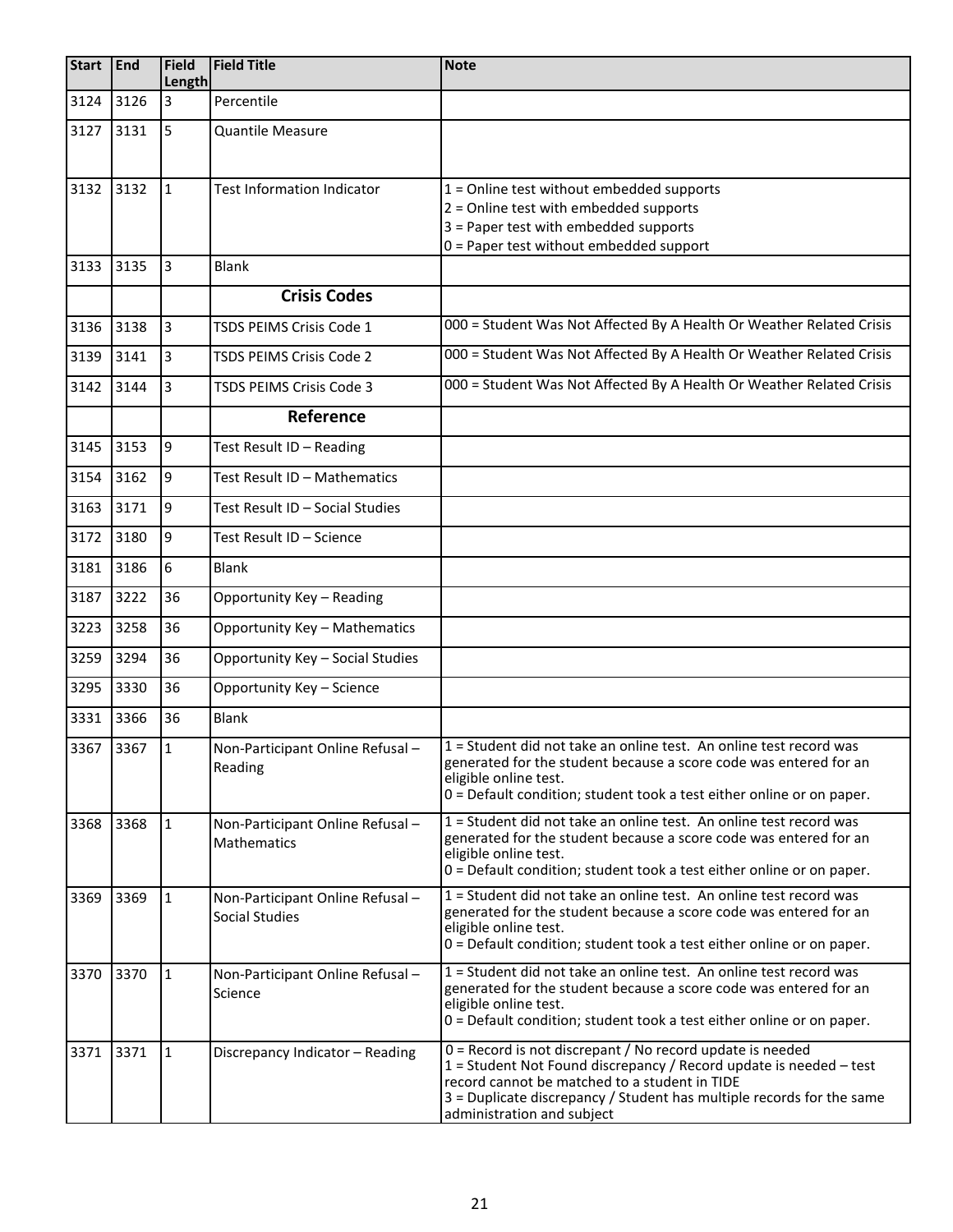| <b>Start</b> | <b>I</b> End | <b>Field</b><br>Length | <b>Field Title</b>                               | <b>Note</b>                                                                                                                                                                                                                                                                               |
|--------------|--------------|------------------------|--------------------------------------------------|-------------------------------------------------------------------------------------------------------------------------------------------------------------------------------------------------------------------------------------------------------------------------------------------|
| 3372         | 3372         |                        | Discrepancy Indicator-<br><b>Mathematics</b>     | $0$ = Record is not discrepant / No record update is needed<br>1 = Student Not Found discrepancy / Record update is needed - test<br>record cannot be matched to a student in TIDE<br>3 = Duplicate discrepancy / Student has multiple records for the same<br>administration and subject |
| 3373         | 3373         |                        | Discrepancy Indicator - Social<br><b>Studies</b> | $0$ = Record is not discrepant / No record update is needed<br>1 = Student Not Found discrepancy / Record update is needed - test<br>record cannot be matched to a student in TIDE<br>3 = Duplicate discrepancy / Student has multiple records for the same<br>administration and subject |
| 3374         | 3374         |                        | Discrepancy Indicator – Science                  | $0$ = Record is not discrepant / No record update is needed<br>1 = Student Not Found discrepancy / Record update is needed - test<br>record cannot be matched to a student in TIDE<br>3 = Duplicate discrepancy / Student has multiple records for the same<br>administration and subject |
| 3375         | 3999         | 625                    | Blank                                            |                                                                                                                                                                                                                                                                                           |
| 4000         | 4000         |                        | Period                                           |                                                                                                                                                                                                                                                                                           |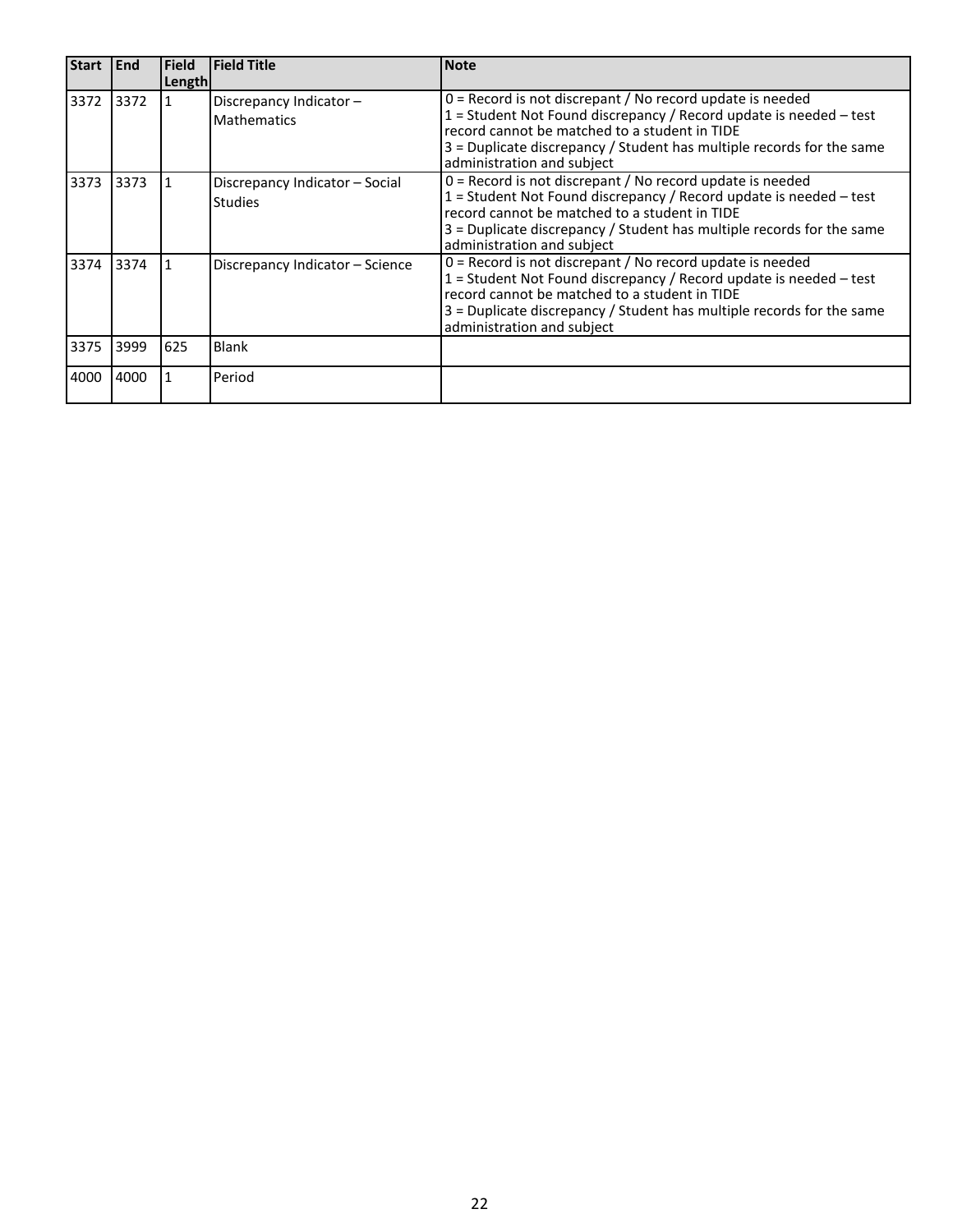#### **Assessment Subject Information**

The following table displays the grades and subjects assessed with STAAR. For the following information in the data file format, the subjects will apply to the grades as listed in this table unless noted otherwise. Note that STAAR Spanishversion tests are available for the same subjects at grades 3–5 as for STAAR English. Data fields will be blank when the field is not appropriate for the student's grade.

|                       | Grade |   |   |   |   |   |
|-----------------------|-------|---|---|---|---|---|
| Subject               | 3     | 4 | 5 | 6 | 7 | 8 |
| Reading               | X     | x | x | X | x | Χ |
| Math                  | x     | x | x | x | х | Χ |
| <b>Social Studies</b> |       |   |   |   |   | X |
| Science               |       |   | Χ |   |   | Χ |

#### **Assessment Score Information**

The following table shows the number of items for each reporting category and grade tested on the STAAR reading tests.

|         |       |   | <b>Reporting Category</b> |    |       |
|---------|-------|---|---------------------------|----|-------|
|         | Grade | 1 | 2                         | 3  | Total |
|         | 3     | 5 | 15                        | 14 | 34    |
| Reading | 4     | 8 | 15                        | 13 | 36    |
|         | 5     | 8 | 16                        | 14 | 38    |
|         | 6     | 8 | 17                        | 15 | 40    |
|         | 7     | 8 | 18                        | 16 | 42    |
|         | 8     | 8 | 19                        | 17 | 44    |

The following table shows the number of items for each reporting category and grade tested on the STAAR mathematics tests.

|                    |       |              | <b>Reporting Category</b> |    |   |       |
|--------------------|-------|--------------|---------------------------|----|---|-------|
|                    | Grade | $\mathbf{1}$ | 2                         | 3  | 4 | Total |
|                    | 3     | 8            | 13                        | 7  | 4 | 32    |
|                    | 4     | 9            | 11                        | 10 | 4 | 34    |
| <b>Mathematics</b> | 5     | 6            | 17                        | 9  | 4 | 36    |
|                    | 6     | 10           | 15                        | 6  | 7 | 38    |
|                    | 7     | 6            | 15                        | 12 | 7 | 40    |
|                    | 8     | 4            | 16                        | 15 |   | 42    |